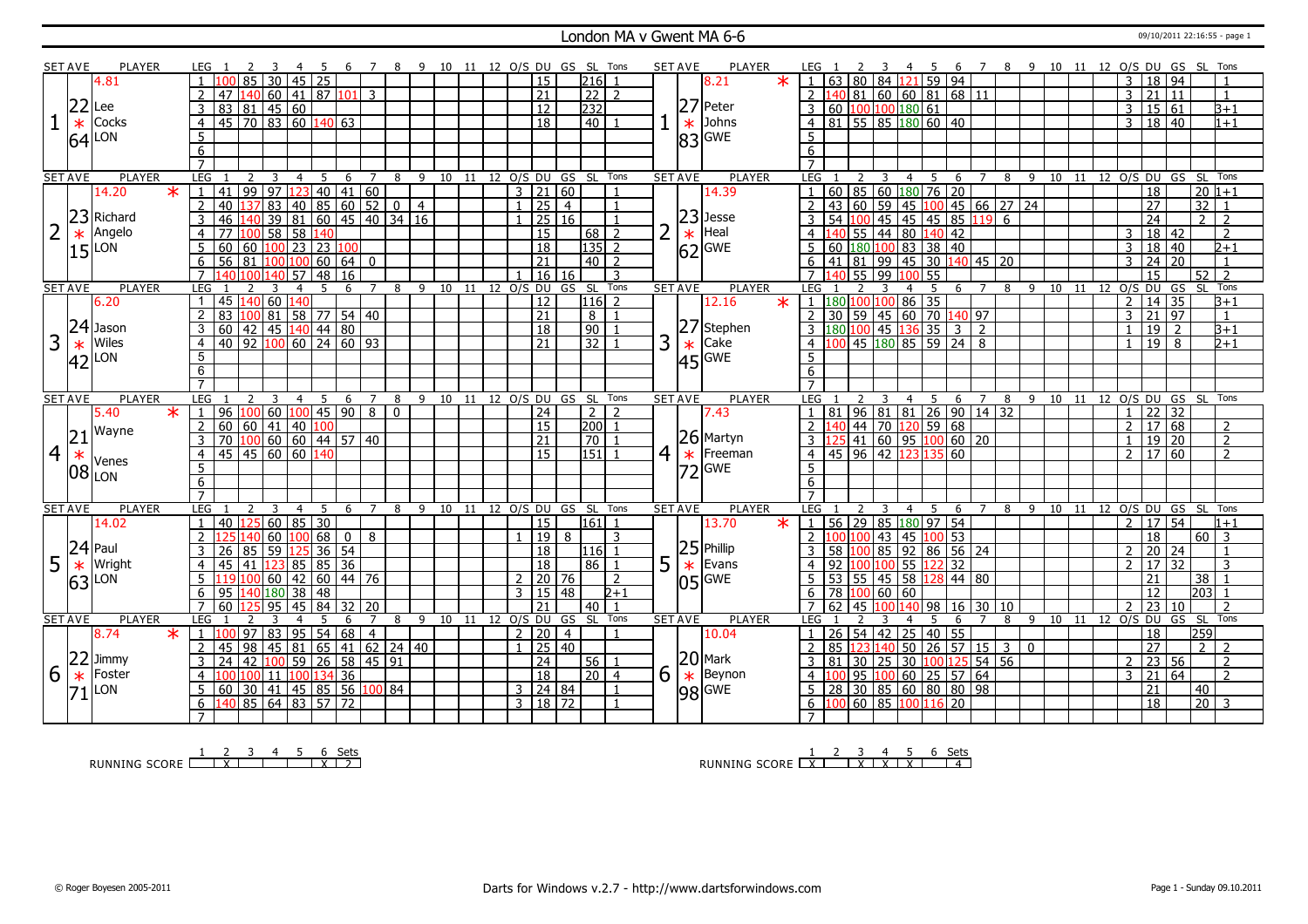#### London MA v Gwent MA 6-6 09/10/2011 22:16:56 - page 2

|                | <b>SET AVE</b> | <b>PLAYER</b>  | LEG.                                      | - 5<br>-4<br>- 6                               | 7 8 9 10 11 12 O/S DU GS SL Tons |     |  |                       |         |                              |   | <b>SET AVE</b> | PLAYER                                                  | LEG                                                        | 4                                 | - 5<br>- 6          |                |   |                           |    |                                   |              | 7 8 9 10 11 12 O/S DU GS SL Tons  |
|----------------|----------------|----------------|-------------------------------------------|------------------------------------------------|----------------------------------|-----|--|-----------------------|---------|------------------------------|---|----------------|---------------------------------------------------------|------------------------------------------------------------|-----------------------------------|---------------------|----------------|---|---------------------------|----|-----------------------------------|--------------|-----------------------------------|
|                |                | 14.39          | 40 100 60<br>$\overline{1}$               | $139$ 42 20                                    |                                  |     |  | $\mathcal{L}$         | 17   20 | 3                            |   |                | $\star$<br>9.23                                         | 1   60   100   99   140   94   4                           |                                   |                     |                |   |                           |    | 18                                |              | $\overline{4}$                    |
|                |                |                | 60<br>L40                                 | 100 83 30<br>68                                |                                  |     |  | $\overline{18}$       |         | 20 2                         |   |                |                                                         | $\vert$ 55 45 134 45 81 141<br>$\overline{2}$              |                                   |                     |                |   |                           |    | 3                                 | 18 141       | 2                                 |
|                | 27             | Chris          | $\overline{60}$<br>80<br>60               | $ 100 $ 77   24                                |                                  |     |  | 3                     | $18$ 24 | $2+1$                        |   |                |                                                         |                                                            | 60 41 41 59 134 44                |                     |                |   |                           |    | 18                                |              | 122                               |
| 7              |                |                |                                           |                                                |                                  |     |  |                       |         |                              | 7 |                |                                                         |                                                            |                                   |                     |                |   |                           |    |                                   |              |                                   |
|                | $\ast$         | <b>Stevens</b> | 41<br>4                                   | $60 \mid 100 \mid 41 \mid 99 \mid 100 \mid 60$ |                                  |     |  | 3   21   60           |         | $\overline{2}$               |   |                | $\begin{array}{c} 25 \\ \times \\ 37 \end{array}$ Lloyd | $4$ 83 140 60 38 60 80                                     |                                   |                     |                |   |                           |    | 18                                |              | 40                                |
|                | 31             | LON            | 5                                         | 40 100 100 93 52 16                            |                                  |     |  | 2   17   16           |         | $\overline{3}$               |   |                |                                                         | 85 96 44 45 134 41<br>5 <sup>5</sup>                       |                                   |                     |                |   |                           |    | 18                                |              | $\overline{56}$                   |
|                |                |                | 6                                         |                                                |                                  |     |  |                       |         |                              |   |                |                                                         | 6                                                          |                                   |                     |                |   |                           |    |                                   |              |                                   |
|                |                |                | $\overline{7}$                            |                                                |                                  |     |  |                       |         |                              |   |                |                                                         | $\overline{7}$                                             |                                   |                     |                |   |                           |    |                                   |              |                                   |
|                | <b>SET AVE</b> | <b>PLAYER</b>  | LEG                                       | 5<br>6<br>3<br>$\overline{4}$                  | $\overline{7}$<br>8              | 9   |  | 10 11 12 O/S DU       | GS      | SL Tons                      |   | <b>SET AVE</b> | <b>PLAYER</b>                                           | LEG                                                        | $\overline{4}$                    | 5 <sup>5</sup><br>6 | $\overline{7}$ | 8 | $9 \t10 \t11$             |    |                                   |              | 12 O/S DU GS SL Tons              |
|                |                | 9.97<br>$\ast$ | 64<br>1                                   | $60 \mid 60 \mid 100 \mid 137 \mid 60$         | $\overline{4}$<br>8              | 8   |  | 2 26                  | 8       | $\overline{2}$               |   |                | 11.61                                                   | $1   45   100   60   30   43   100   35   30$              |                                   |                     |                |   |                           |    | $\overline{24}$                   |              | 58<br>$\overline{z}$              |
|                |                |                | $\overline{2}$<br>43<br>40                | 58<br>60<br>60<br>100                          | $ 40\rangle$                     |     |  | $\mathbf{1}$          | 19 40   | 2                            |   |                |                                                         | 2                                                          | 60   22   45   100   81   53      |                     |                |   |                           |    | 21                                |              | $40$   2                          |
|                |                | 24 Robbie      | 96<br>3<br>40<br>100                      | $\frac{1}{95}$ 80 65                           |                                  |     |  | $\overline{18}$       |         | 25 1                         |   |                |                                                         | $3 \, 100$                                                 | 55 140 60 100 46                  |                     |                |   |                           |    | 18<br>3                           | 46           | 3                                 |
| 8              | $\ast$         | Hain           | 95<br>180 60<br>$\overline{4}$            | $\frac{1}{98}$<br>68                           |                                  |     |  | 3   15   68           |         | $1 + 1$                      | 8 |                | Gilchrist                                               | $4 \ 81 \ 30 \ 100 \ 95 \ 60$                              |                                   |                     |                |   |                           |    | $\overline{15}$                   |              | $135$ 1                           |
|                |                | 39 LON         | $\overline{5}$<br>60<br>  83              | 83 83 98 69 19                                 | $\mathbf 0$                      |     |  | $\overline{24}$       |         | 6                            |   |                | 22 Craig<br>* Gilchri<br>57 GWE                         | 5 60 83 100 80 30 60 82 6                                  |                                   |                     |                |   |                           |    | $\overline{23}$<br>2              | 6            |                                   |
|                |                |                | 6<br>43<br>140                            | 60 60 60<br>100                                | 38                               |     |  | $2$ 20 38             |         | $\overline{z}$               |   |                |                                                         | 6 100 81 85 40 121 34 20                                   |                                   |                     |                |   |                           |    | $\overline{21}$                   |              | $\overline{20}$   2               |
|                |                |                | $\overline{7}$                            |                                                |                                  |     |  |                       |         |                              |   |                |                                                         |                                                            |                                   |                     |                |   |                           |    |                                   |              |                                   |
|                | <b>SET AVE</b> | <b>PLAYER</b>  | LEG                                       |                                                | $\overline{7}$<br>8              | 9   |  | 10 11 12 0/S DU GS SL |         | Tons                         |   | <b>SET AVE</b> | <b>PLAYER</b>                                           | LEG                                                        |                                   |                     |                | 8 | $\overline{9}$<br>10      | 11 |                                   |              | 12 O/S DU GS SL Tons              |
|                |                | 2.00           | 85 <br>$\overline{1}$<br>96               | 45   60   95   90                              |                                  |     |  | 18                    |         | 30                           |   |                | 8.66<br>$\ast$                                          | 1 1 1 2 1                                                  | 43 81 45 99 32 80                 |                     |                |   |                           |    | $\mathbf{3}$<br>$ 21\rangle$      | $ 80\rangle$ |                                   |
|                |                |                | 42                                        | $60$ 50 60 60 24 95 58                         |                                  |     |  | 24                    |         | 52                           |   |                |                                                         | $2   85   60   60   100   41   83   32   40$               |                                   |                     |                |   |                           |    | $\overline{23}$<br>$\overline{2}$ | $ 40\rangle$ | $\mathbf{1}$                      |
|                | 21             | Paul           |                                           |                                                |                                  |     |  | $\overline{15}$       |         | 200                          |   |                | $ 26 $ Paul                                             | $180$ 100 43 98 40 40                                      |                                   |                     |                |   |                           |    |                                   | 16 40        | $2+1$                             |
| 9              | $\ast$         | Killington     | 4                                         | 100 35 41 55 70<br>48 96 100 19 60 93          |                                  |     |  | $\overline{18}$       |         | 85                           | 9 | $\ast$         | Cosslett                                                | 4 140 125 100 42 54 40                                     |                                   |                     |                |   |                           |    | $\mathbf{1}$                      | $16 \ 40$    | 3                                 |
|                |                |                | 5                                         |                                                |                                  |     |  |                       |         |                              |   |                | $ 37 $ GWE                                              | 5.                                                         |                                   |                     |                |   |                           |    |                                   |              |                                   |
|                |                | 83 LON         | 6                                         |                                                |                                  |     |  |                       |         |                              |   |                |                                                         | 6                                                          |                                   |                     |                |   |                           |    |                                   |              |                                   |
|                |                |                | $\overline{7}$                            |                                                |                                  |     |  |                       |         |                              |   |                |                                                         | $\overline{7}$                                             |                                   |                     |                |   |                           |    |                                   |              |                                   |
|                | <b>SET AVE</b> | <b>PLAYER</b>  | <b>LEG</b><br>2                           | 3<br>4<br>-5<br>6                              | 7                                | 8 9 |  | 10 11 12 O/S DU GS SL |         | Tons                         |   | <b>SET AVE</b> | <b>PLAYER</b>                                           | LEG<br>2                                                   | $\overline{4}$<br>3               | -5<br>6             | $7^{\circ}$    |   | 8 9 10 11 12 0/S DU GS SL |    |                                   |              | Tons                              |
|                |                | $\ast$<br>7.35 | 45 60<br>$\overline{1}$<br>40             | 83 140 97                                      | $\overline{36}$                  |     |  | $2 \mid 20 \mid 36$   |         |                              |   |                | 7.85                                                    | $1 \vert 100 \vert 66 \vert 85 \vert 140 \vert 50 \vert 0$ |                                   |                     |                |   |                           |    | 18                                |              | $60$   2                          |
|                |                |                | 45<br>60<br>$\overline{2}$<br>  41        | $\overline{59}$<br> 95 41                      |                                  |     |  | 18                    |         | 1160                         |   |                |                                                         | $2 \, 100$                                                 |                                   |                     |                |   |                           |    | 21<br>3                           | 76           |                                   |
|                |                | $23$ Nicky     | 58<br>3                                   | $85 \ 85 \ 83 \ 138 \ 36 \ 16$                 |                                  |     |  |                       | 19 16   | - 1                          |   |                |                                                         | $\frac{160}{100}$ 40 99 145 37                             |                                   |                     |                |   |                           |    | 18                                |              | 20 <sup>°</sup><br>$\overline{2}$ |
| 10             | $\ast$         | Turner         | $\overline{4}$<br>60<br>  81              | 45 135 100<br>l 80                             |                                  |     |  | 3   18   80           |         | $\overline{2}$               |   |                |                                                         | $\overline{4}$                                             |                                   |                     |                |   |                           |    | 18                                |              | 103                               |
|                |                | $93$ LON       | 5<br>60 100                               | 60 41<br>60<br>122                             | 18 40                            |     |  |                       |         |                              |   |                |                                                         |                                                            |                                   |                     |                |   |                           |    |                                   |              |                                   |
|                |                |                |                                           |                                                |                                  |     |  |                       |         |                              |   |                |                                                         |                                                            |                                   |                     |                |   |                           |    |                                   |              |                                   |
|                |                |                |                                           |                                                |                                  |     |  | $2 \mid 23 \mid 40$   |         | $\overline{2}$               |   |                | $-10\frac{ 23 }{ 8 }$ Cliff<br>$ 98 $ GWE               | 5                                                          | 60   85   65   60   100   91   20 |                     |                |   |                           |    | 21                                |              | 20                                |
|                |                |                | $6\,$                                     |                                                |                                  |     |  |                       |         |                              |   |                |                                                         | 6                                                          |                                   |                     |                |   |                           |    |                                   |              |                                   |
|                |                |                | $\overline{7}$                            |                                                |                                  |     |  |                       |         |                              |   |                |                                                         |                                                            |                                   |                     |                |   |                           |    |                                   |              |                                   |
| <b>SET AVE</b> |                | <b>PLAYER</b>  | LEG                                       | -5<br>6<br>$\overline{4}$<br>100               | $\overline{7}$<br>8              | 9   |  | 10 11 12 O/S DU GS    |         | SL Tons                      |   | <b>SET AVE</b> | <b>PLAYER</b>                                           | LEG<br>-1 It                                               | 3<br>$\overline{4}$               | 5<br>6              | $\overline{7}$ | 8 |                           |    |                                   |              | 9 10 11 12 O/S DU GS SL Tons      |
|                |                | 17.32          |                                           | 60<br>56<br>45<br>40                           | $\overline{40}$                  |     |  | $\mathbf{1}$          | 19 40   | 3                            |   |                | 15.17                                                   |                                                            | 45 85 82                          | 59   65   33        |                |   |                           |    | 21                                |              | 32                                |
|                |                |                | 60                                        | 60   95   46                                   |                                  |     |  | $\overline{2}$        | 17 46   | $\overline{2}$               |   |                |                                                         | 2   41   40   100   60   60                                |                                   |                     |                |   |                           |    | 15                                |              | 200                               |
|                |                | 28 Lewis       | 3<br>66                                   | $\frac{100}{100}$ 65 98 72                     |                                  |     |  | 3   18   72           |         | $\overline{2}$               |   |                | Adrian                                                  | 3   59   140   43   60   25   98                           |                                   |                     |                |   |                           |    | 18                                |              | $76$ 1                            |
| 11             | $\ast$         | McGurn         | 60<br>4<br>41                             | 99  <br>60<br> 81                              | 60 80                            |     |  | 21                    |         | 20                           |   | $\frac{25}{1}$ | Rees                                                    | 41                                                         | 44 140 27 117 32                  |                     |                |   |                           |    | $\overline{2}$                    | 20 32        | 3                                 |
|                |                | $n7$ LON       | 49<br>5                                   | 36 25 180                                      |                                  |     |  | 15                    |         | $11112 + 1$                  |   |                | $30$ GWE                                                | 5 <sub>11</sub>                                            | 58 81 85 100 77                   |                     |                |   |                           |    | 17<br>2                           | 77           | $\overline{2}$                    |
|                |                |                | 6<br>60                                   | 60<br>  93<br>140                              |                                  |     |  | 15                    |         | 8<br>$\overline{2}$          |   |                |                                                         | 6 100 140 180                                              |                                   | 55 26               |                |   |                           |    | 13<br>$\mathbf{1}$                | 26           | B+1                               |
|                |                |                | $\overline{7}$<br>121                     | $\overline{24}$<br>45<br>171                   |                                  |     |  | 3   15   24           |         | $B+1$                        |   |                |                                                         | 7 60 28 100                                                | 100                               | $\overline{25}$     |                |   |                           |    | 15                                |              | 188 2                             |
|                | <b>SET AVE</b> | <b>PLAYER</b>  | LEG                                       | 5<br>3<br>$\overline{4}$<br>6                  | 7 8                              |     |  |                       |         | 9 10 11 12 O/S DU GS SL Tons |   | <b>SET AVE</b> | <b>PLAYER</b>                                           | LEG                                                        |                                   | -5<br>6             | 7 8            |   | 9 10 11 12 0/S DU GS      |    |                                   |              | -SL<br>Tons                       |
|                |                | $\ast$<br>6.94 | 97<br>43<br>$\mathbf{1}$                  | $\overline{30}$<br>$\sqrt{140}$ 100<br>35      |                                  |     |  | 18                    |         | $56$   2                     |   |                | 11.99                                                   | $1 \, 100$                                                 | 137 100 132                       | 16 16               |                |   |                           |    | 17<br>$\overline{2}$              | 16           | 4                                 |
|                |                |                | $\overline{2}$<br>81                      | 95   60   9<br>119                             |                                  |     |  | $\overline{15}$       |         | 137 1                        |   |                |                                                         | 2 70 121 100 60 43 107                                     |                                   |                     |                |   |                           |    | $\overline{3}$                    | 18 107       | $\overline{3}$                    |
|                |                | 22 Conan       | $\overline{3}$<br>81                      | $100\,60\,44\,60\,78\,38$                      |                                  |     |  | $\overline{21}$       |         | 40<br>$\overline{1}$         |   |                | 26 Christopher                                          | 3 85 30 100 100 24 60 102                                  |                                   |                     |                |   |                           |    | $\overline{3}$                    | 21   102     | $\overline{3}$                    |
|                | $\ast$         | Whitehead      | $\overline{4}$<br>135<br>100 <sub>l</sub> | $\overline{21}$<br>31<br>  44   42             |                                  |     |  | $\overline{18}$       |         | $ 128 $ 2                    |   |                | Jones                                                   | 4 83 100 59 25 96 94 44                                    |                                   |                     |                |   |                           |    | 2                                 | 20   44      | $\overline{1}$                    |
|                |                | $ 82 $ LON     | 5                                         |                                                |                                  |     |  |                       |         |                              |   | $\frac{1}{37}$ | GWE                                                     | 5                                                          |                                   |                     |                |   |                           |    |                                   |              |                                   |
|                |                |                | 6<br>$\overline{7}$                       |                                                |                                  |     |  |                       |         |                              |   |                |                                                         | 6<br>$7^{\circ}$                                           |                                   |                     |                |   |                           |    |                                   |              |                                   |

7 8 9 10 11 12 Sets<br>RUNNING SCORE <u>| X | X | X | X | X |</u> 6

OP: London MA - Lewis McGurn 28.07 \*

7 8 9 10 11 12 Sets<br>RUNNING SCORE <u>| | | | | | | | | |</u> | 6

OP: Gwent MA - Peter Johns 27.83 \*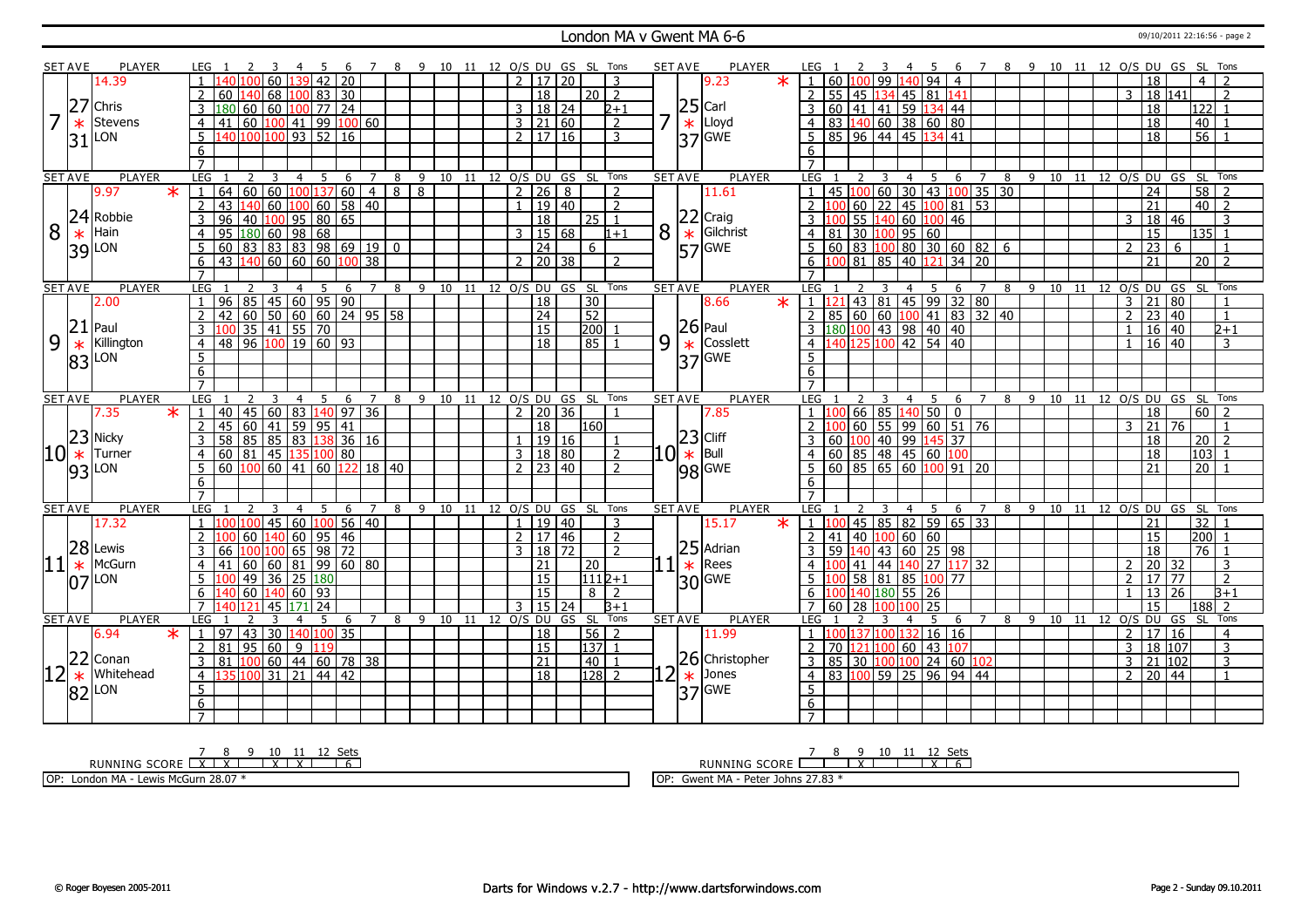## London MA

### Gwent MA

| <b>PLAYER</b>   |   | <b>W/L WON LOST</b> | AVE         | <b>TAVE</b> | POINTS DARTS TON FON+ 180 TONS PLAYER |                  |               |                 |  |                        |   |    | W/L WON LOST | AVE         |      | TAVE POINTS DARTS TON FON+1180 TONS |                 |                 |                |                |
|-----------------|---|---------------------|-------------|-------------|---------------------------------------|------------------|---------------|-----------------|--|------------------------|---|----|--------------|-------------|------|-------------------------------------|-----------------|-----------------|----------------|----------------|
| Lee Cocks       |   |                     | 22.64       | 4.81        | 1494                                  | 66               |               |                 |  | 4+0   Peter Johns      | W | 4  |              | 27.83       | 8.21 | 2004                                | 72              |                 |                | $6 + 2$        |
| Richard Angelo  |   |                     |             | 23.15 14.20 | 3264                                  | 141 I            | 8             |                 |  | 12+0 Jesse Heal        |   |    |              | 23.62 14.39 |      | 3401                                | 144             |                 |                | $4$   2   11+2 |
| Jason Wiles     | U |                     | 24.42       | 6.20        | 1758                                  | 721              |               |                 |  | 5+0 Stephen Cake       |   | 4  |              | 27.45 12.16 |      | 2004                                | 73 <sub>1</sub> |                 |                | $9 + 3$        |
| Wayne Venes     |   |                     | 21.08       | 5.40        | 1581                                  | 75               |               |                 |  | 5+0   Martyn Freeman   |   |    |              | 26.72       | 7.43 | 2004                                | 75              |                 | 0              | $6+0$          |
| Paul Wright     |   |                     | 24.63 14.02 |             | 3104                                  | 126              | 8             |                 |  | $ 11+1 $ Phillip Evans |   |    |              | 25.05 13.70 |      | 3206                                | 128             | 10 <sup>1</sup> |                | $ 12+1$        |
| Jimmy Foster    |   |                     | 22.71       | 8.74        | 2930                                  | 129              |               |                 |  | 8+0   Mark Beynon      |   |    |              | 20.98 10.04 |      | 2685                                | 128             | 8               | 0              | $9 + 0$        |
| Chris Stevens   |   |                     | 27.31       | 14.39       | 2485                                  | 91 <sub>1</sub>  | 8             |                 |  | $ 12+1 $ Carl Lloyd    |   |    |              | 25.37       | 9.23 | 2283                                | 90              |                 | 3 I O          | $7 + 0$        |
| Robbie Hain     |   |                     | 24.39       | 9.97        | 2975                                  | 122              |               |                 |  | 8+1   Craig Gilchrist  |   |    |              | 22.57 11.61 |      | 2753                                | 122             | 10 <sup>1</sup> | $\overline{0}$ | $111+0$        |
| Paul Killington | U |                     | 21.83       | 2.00        | 1637                                  | 75 I             |               |                 |  | 2+0   Paul Cosslett    |   | 4  |              | 26.37       | 8.66 | 2004                                | 76              |                 |                | $7 + 1$        |
| Nicky Turner    |   |                     | 23.93       | : 35        | 2345                                  | 98               |               |                 |  | 6+0 Cliff Bull         |   |    |              | 23.98       | '.85 | 2302                                | 96              |                 | - 0            | $7 + 0$        |
| Lewis McGurn    |   |                     | 28.07       | 17.32       | 3368                                  | 120 <sub>l</sub> |               |                 |  | 14+2 Adrian Rees       |   |    |              | 25.30 15.17 |      | 3011                                | 119             | $\mathsf{Q}$    |                | $ 13+1$        |
| Conan Whitehead |   |                     | 22.82       | 6.94        | 1643                                  | 72 l             |               |                 |  | 6+0 Christopher Jones  |   |    |              | 26.37 11.99 |      | 2004                                | 76              |                 | 0   0          | $111+0$        |
| <b>ITOTALS</b>  |   | 36                  | 24.08       |             | 28584                                 | 1187             | <sup>64</sup> | 25 <sub>1</sub> |  | $4$  93+5 TOTALS       |   | 36 | 27           | 24.74       |      | 29661   1199                        |                 | 80              |                | $19 10 09+1$   |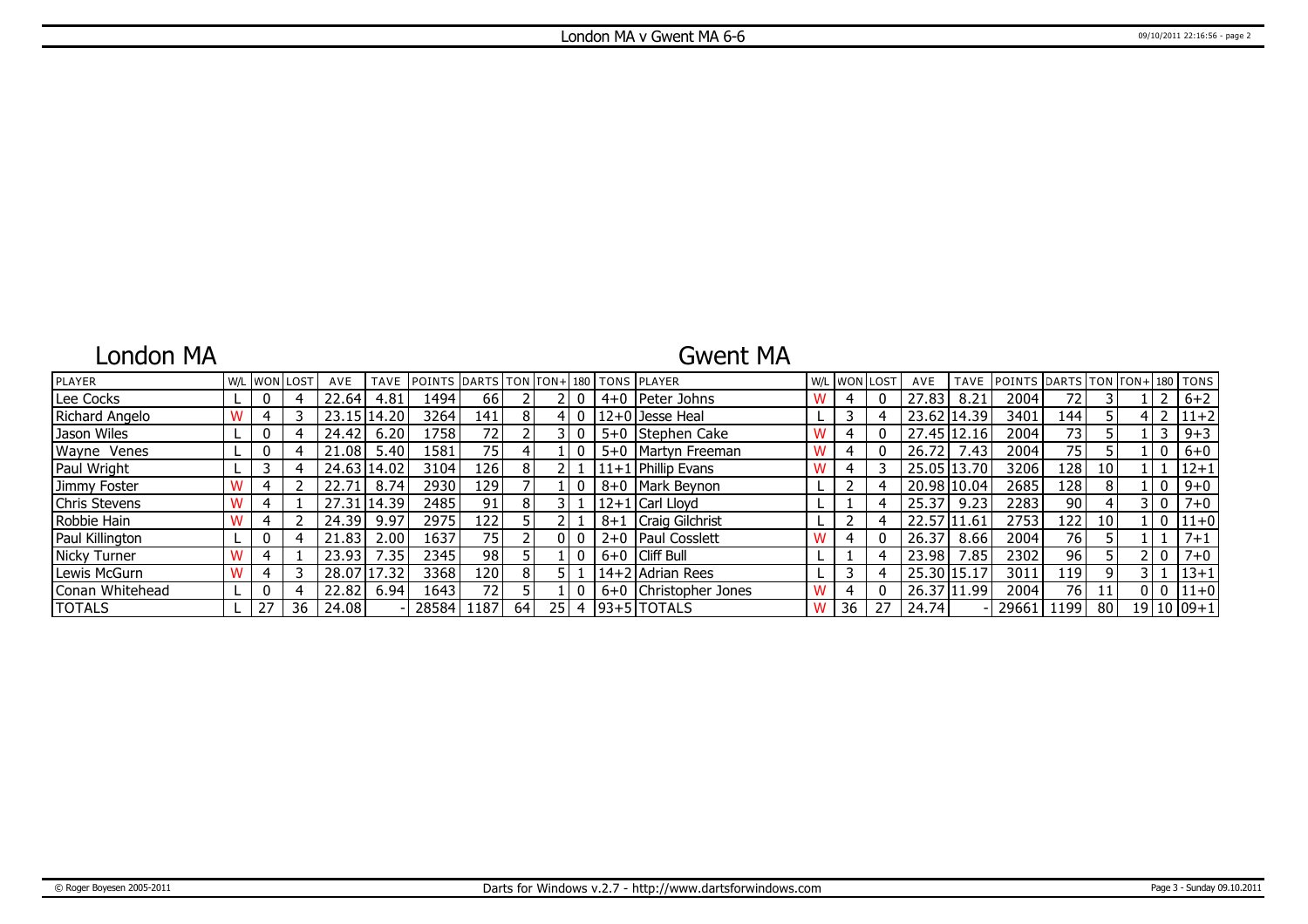#### London WA v Gwent WA 3-3 09/10/2011 22:17:19 - page 1

|                | <b>SET AVE</b> | <b>PLAYER</b>         | LEG 1            |                                                        |     |                |                |     |                                                |     |                |   |                                            |                                    |                |                 |                                 | 4 5 6 7 8 9 10 11 12 O/S DU GS SL Tons |                |   | <b>SET AVE</b> | PLAYER                | LEG 1                                        |                                                           |         |                | 2 3 4 5 6 7 8 9 10 11 12 O/S DU GS SL Tons               |   |                |   |                |         |                 |                |                 |                     |                                |                      |
|----------------|----------------|-----------------------|------------------|--------------------------------------------------------|-----|----------------|----------------|-----|------------------------------------------------|-----|----------------|---|--------------------------------------------|------------------------------------|----------------|-----------------|---------------------------------|----------------------------------------|----------------|---|----------------|-----------------------|----------------------------------------------|-----------------------------------------------------------|---------|----------------|----------------------------------------------------------|---|----------------|---|----------------|---------|-----------------|----------------|-----------------|---------------------|--------------------------------|----------------------|
|                |                | 6.90                  |                  |                                                        |     |                |                |     | 100 41 85 83 35 16                             |     |                |   |                                            |                                    |                |                 | $3 \mid 24 \mid 16$             |                                        | 2              |   |                | $\ast$<br>3.21        |                                              | 60                                                        |         |                | 60   43   41   40   45   64   60                         |   |                |   |                |         |                 |                | 24              |                     | 88                             |                      |
|                |                |                       |                  | $60$   45   100   140   60   56   20   20              |     |                |                |     |                                                |     |                |   |                                            |                                    |                |                 | $1 \overline{22} \overline{20}$ |                                        | $\mathcal{P}$  |   |                |                       | 2 100 70 19 81 81 24 46                      |                                                           |         |                |                                                          |   |                |   |                |         |                 |                | 21              |                     | 80                             |                      |
|                |                | $23$ Clare            | $\overline{3}$   | 140 60 66 65 60 110                                    |     |                |                |     |                                                |     |                |   |                                            |                                    |                |                 | 3   18   110                    |                                        | $\mathcal{P}$  |   |                | $ 20 $ Amanda         | $3\sqrt{1}$                                  |                                                           |         |                | $\frac{1}{2}$ 41 62 81 121 56                            |   |                |   |                |         |                 |                | $\overline{18}$ |                     |                                | $40$   2             |
|                |                |                       |                  |                                                        |     |                |                |     |                                                |     |                |   |                                            |                                    |                |                 |                                 |                                        |                |   |                |                       |                                              |                                                           |         |                |                                                          |   |                |   |                |         |                 |                |                 |                     |                                |                      |
| $\mathbf{1}$   | $\ast$         | <b>Bywaters</b>       | $\overline{4}$   |                                                        |     |                |                |     |                                                |     |                |   |                                            |                                    |                |                 |                                 |                                        |                |   |                | $\star$ Rosser        | $\overline{4}$                               |                                                           |         |                |                                                          |   |                |   |                |         |                 |                |                 |                     |                                |                      |
|                |                | $ 48 $ <sub>LON</sub> | $\overline{5}$   |                                                        |     |                |                |     |                                                |     |                |   |                                            |                                    |                |                 |                                 |                                        |                |   |                | $56$ GWE              | $\overline{5}$                               |                                                           |         |                |                                                          |   |                |   |                |         |                 |                |                 |                     |                                |                      |
|                |                |                       | 6                |                                                        |     |                |                |     |                                                |     |                |   |                                            |                                    |                |                 |                                 |                                        |                |   |                |                       | 6                                            |                                                           |         |                |                                                          |   |                |   |                |         |                 |                |                 |                     |                                |                      |
|                |                |                       | $\overline{7}$   |                                                        |     |                |                |     |                                                |     |                |   |                                            |                                    |                |                 |                                 |                                        |                |   |                |                       | $\overline{7}$                               |                                                           |         |                |                                                          |   |                |   |                |         |                 |                |                 |                     |                                |                      |
|                | <b>SET AVE</b> | <b>PLAYER</b>         | LEG              |                                                        | 2   | 3              | 4              | - 5 |                                                | 6 7 |                |   |                                            |                                    |                |                 |                                 | 8 9 10 11 12 O/S DU GS SL Tons         |                |   | <b>SET AVE</b> | PLAYER                | LEG                                          | 2                                                         | - 3     | 4              | 5                                                        | 6 | $\overline{7}$ |   |                |         |                 |                |                 |                     | 8 9 10 11 12 O/S DU GS SL Tons |                      |
|                |                | $\star$<br>6.45       | $\overline{1}$   | 85   60   60   60   100   45   66                      |     |                |                |     |                                                |     |                |   |                                            |                                    |                | $\overline{21}$ |                                 | $\overline{25}$                        |                |   |                | 9.70                  |                                              | 85                                                        | 100 100 |                | $60$ 100 24 32                                           |   |                |   |                |         |                 | $\mathbf{1}$   | 19              | 32                  |                                | 3                    |
|                |                |                       | $\overline{2}$   | 40 123 44 60 36 60 46 56                               |     |                |                |     |                                                |     |                |   |                                            |                                    |                | $\overline{24}$ |                                 | 36 1                                   |                |   |                |                       | $\overline{2}$ 140 100 100                   |                                                           |         |                |                                                          |   |                |   | 2              |         |                 | $\overline{2}$ | $\overline{26}$ | $\overline{2}$      |                                | $\overline{3}$       |
|                | 21             | Tammy                 | $\overline{3}$   | l OO I                                                 |     |                |                |     | $60$   45   81   31   41   53   72   18        |     |                |   |                                            |                                    |                |                 | 26 18                           |                                        |                |   |                | $20$ Chris            |                                              | 46<br>l 11                                                | 10C     |                | 45 40 56 15 3                                            |   |                |   |                |         |                 |                | $\overline{24}$ |                     | 92                             |                      |
| $\overline{2}$ | $\ast$         | Mackenzie             |                  | 41 60 100 45 41 82 70 62                               |     |                |                |     |                                                |     |                |   |                                            |                                    | $\overline{3}$ |                 | $\sqrt{24/62}$                  |                                        | $\mathbf{1}$   |   |                | $\star$ Savvery       |                                              | 60 60 30 43 44 85 39 130                                  |         |                |                                                          |   |                |   |                |         |                 |                | $\overline{24}$ |                     | $\overline{10}$                |                      |
|                | 44             | LON                   | 5 <sup>5</sup>   | $100\overline{122}$ 60 97 52 30 40                     |     |                |                |     |                                                |     |                |   |                                            |                                    |                |                 | 1   19   40                     |                                        | $\mathcal{P}$  |   |                | $ 77 $ GWE            | $5^{\circ}$                                  | $\frac{1}{41}$ 97 60 45 100 60                            |         |                |                                                          |   |                |   |                |         |                 |                | $\overline{18}$ |                     | 98                             | $\overline{1}$       |
|                |                |                       | 6                |                                                        |     |                |                |     |                                                |     |                |   |                                            |                                    |                |                 |                                 |                                        |                |   |                |                       | 6                                            |                                                           |         |                |                                                          |   |                |   |                |         |                 |                |                 |                     |                                |                      |
|                |                |                       | $\overline{7}$   |                                                        |     |                |                |     |                                                |     |                |   |                                            |                                    |                |                 |                                 |                                        |                |   |                |                       |                                              |                                                           |         |                |                                                          |   |                |   |                |         |                 |                |                 |                     |                                |                      |
|                | <b>SET AVE</b> | <b>PLAYER</b>         | LEG              |                                                        |     | $\overline{3}$ | $\overline{4}$ |     |                                                |     |                |   |                                            |                                    |                |                 |                                 | 5 6 7 8 9 10 11 12 O/S DU GS SL Tons   |                |   | <b>SET AVE</b> | <b>PLAYER</b>         | LEG                                          |                                                           | 3       | $\overline{4}$ | $5\quad 6\quad 7$                                        |   |                | 8 | $\overline{9}$ | $10$ 11 |                 |                |                 |                     |                                | 12 O/S DU GS SL Tons |
|                |                | 3.48                  |                  | $45$   5   30   60   45   41   140   30   41   26      |     |                |                |     |                                                |     |                |   |                                            |                                    |                | 30              |                                 | 38                                     |                |   |                | $\ast$<br>1.00        |                                              |                                                           |         |                |                                                          |   |                |   |                |         |                 | $\blacksquare$ | 31              | 32                  |                                |                      |
|                |                |                       | 2                | 11 <sup>1</sup>                                        |     |                |                |     |                                                |     |                |   | 85 45 45 28 81 81 103 20 0                 |                                    |                | $\overline{30}$ |                                 | $\overline{2}$                         | $\mathbf{1}$   |   |                |                       |                                              |                                                           |         |                |                                                          |   |                |   |                |         |                 | $\overline{1}$ | $\overline{28}$ | 32                  |                                | $\overline{1}$       |
|                |                | $14$ Kelly            | $\mathcal{E}$    |                                                        |     |                |                |     |                                                |     |                |   |                                            | 05 45 41 55 41 41 45 24 54 30 10 0 |                | $\overline{42}$ |                                 | 10                                     |                |   |                | $ 14 $ Linda          |                                              |                                                           |         |                |                                                          |   |                |   |                |         |                 | $\overline{2}$ |                 | $44 \mid 2$         |                                |                      |
| 3              |                | <b>Bobby</b>          |                  |                                                        |     |                |                |     |                                                |     |                |   |                                            |                                    |                |                 |                                 |                                        |                | 3 |                |                       |                                              |                                                           |         |                |                                                          |   |                |   |                |         |                 |                |                 |                     |                                |                      |
|                | $\ast$         |                       | $\overline{4}$   |                                                        |     |                |                |     |                                                |     |                |   |                                            |                                    |                |                 |                                 |                                        |                |   | $\ast$         | Rogers-Pickett        | $\overline{4}$                               |                                                           |         |                |                                                          |   |                |   |                |         |                 |                |                 |                     |                                |                      |
|                | 25             | LON                   | $\overline{5}$   |                                                        |     |                |                |     |                                                |     |                |   |                                            |                                    |                |                 |                                 |                                        |                |   |                | $ 59 $ GWE            | $\overline{5}$                               |                                                           |         |                |                                                          |   |                |   |                |         |                 |                |                 |                     |                                |                      |
|                |                |                       | 6                |                                                        |     |                |                |     |                                                |     |                |   |                                            |                                    |                |                 |                                 |                                        |                |   |                |                       | 6                                            |                                                           |         |                |                                                          |   |                |   |                |         |                 |                |                 |                     |                                |                      |
|                |                |                       | $\overline{7}$   |                                                        |     |                | $\overline{4}$ |     |                                                |     |                |   |                                            |                                    |                |                 |                                 |                                        |                |   | <b>SET AVE</b> |                       |                                              |                                                           |         |                | 4 5 6 7 8 9 10 11 12 O/S DU GS SL Tons                   |   |                |   |                |         |                 |                |                 |                     |                                |                      |
|                |                |                       |                  |                                                        |     |                |                |     |                                                |     |                |   |                                            |                                    |                |                 |                                 |                                        |                |   |                |                       | LEG <sub>1</sub>                             |                                                           |         |                |                                                          |   |                |   |                |         |                 |                |                 |                     |                                |                      |
|                | <b>SET AVE</b> | <b>PLAYER</b>         | <b>LEG</b>       |                                                        |     |                |                | 5   | 6                                              |     |                |   |                                            |                                    |                |                 |                                 | 7 8 9 10 11 12 0/S DU GS SL Tons       |                |   |                | <b>PLAYER</b>         |                                              |                                                           |         |                |                                                          |   |                |   |                |         |                 |                |                 |                     |                                |                      |
|                |                | $\star$<br>3.00       | $\overline{1}$   | 70 100 40 11 60 100 60                                 |     |                |                |     |                                                |     |                |   |                                            |                                    |                | 21              |                                 | $\boxed{60}$                           | $\overline{2}$ |   |                | 4.61                  |                                              |                                                           |         |                |                                                          |   |                |   |                |         |                 |                |                 | $2 \mid 20 \mid 16$ |                                | $\overline{2}$       |
|                |                |                       | $\overline{2}$   | 26 66 60 45 80 86 15 39 47 17 10                       |     |                |                |     |                                                |     |                |   |                                            |                                    |                | 33              |                                 | 10                                     |                |   |                |                       | 22                                           |                                                           |         |                | 139 85 121 60 80 16<br>143 36 41 34 45 60 81 59 60 10 10 |   |                |   |                |         |                 | $\overline{1}$ |                 | 34 10               |                                |                      |
|                |                | $18$ Kerry            | $\mathbf{3}$     | $95 \mid 100 \mid 95 \mid 60 \mid 30 \mid 90 \mid 9$   |     |                |                |     |                                                |     |                |   |                                            |                                    |                | 21              |                                 | $\overline{22}$                        |                |   |                | 20 Michelle           | 3<br>81                                      |                                                           |         |                | 81 140 100 59 30 10                                      |   |                |   |                |         |                 | 2 <sup>1</sup> |                 | 20 10               |                                | $\overline{2}$       |
| 4              | $\ast$         | Simmons               | $\overline{4}$   |                                                        |     |                |                |     |                                                |     |                |   |                                            |                                    |                |                 |                                 |                                        |                |   |                | $4 \times$ Sheppard   | $\overline{4}$                               |                                                           |         |                |                                                          |   |                |   |                |         |                 |                |                 |                     |                                |                      |
|                |                |                       | 5 <sup>7</sup>   |                                                        |     |                |                |     |                                                |     |                |   |                                            |                                    |                |                 |                                 |                                        |                |   |                |                       | $\overline{5}$                               |                                                           |         |                |                                                          |   |                |   |                |         |                 |                |                 |                     |                                |                      |
|                |                | $81$ <sup>LON</sup>   | $6 \overline{6}$ |                                                        |     |                |                |     |                                                |     |                |   |                                            |                                    |                |                 |                                 |                                        |                |   |                | $ 31 $ GWE            | 6                                            |                                                           |         |                |                                                          |   |                |   |                |         |                 |                |                 |                     |                                |                      |
|                |                |                       | $\overline{7}$   |                                                        |     |                |                |     |                                                |     |                |   |                                            |                                    |                |                 |                                 |                                        |                |   |                |                       | $\overline{7}$                               |                                                           |         |                |                                                          |   |                |   |                |         |                 |                |                 |                     |                                |                      |
|                | <b>SET AVE</b> | <b>PLAYER</b>         | <b>LEG</b>       |                                                        |     |                | $\overline{4}$ | 5   | 6                                              |     | 7              | 8 |                                            |                                    |                |                 |                                 | 9 10 11 12 O/S DU GS SL Tons           |                |   | <b>SET AVE</b> | PLAYER                | LEG                                          |                                                           |         | $\overline{4}$ | -5                                                       | 6 | $\overline{7}$ | 8 | $\overline{9}$ |         |                 |                |                 |                     | 10 11 12 0/S DU GS SL          | Tons                 |
|                |                | 3.00                  | 1                | 30 <sup>°</sup>                                        | 100 |                |                |     |                                                |     |                |   |                                            |                                    |                |                 | $1 \mid 31 \mid 32$             |                                        | 2              |   |                | 2.00<br>$\star$       | 1 60 40                                      |                                                           |         |                |                                                          |   |                |   | 20             | 30      | $\overline{28}$ |                | 33              |                     | 8                              |                      |
|                |                |                       | 2 <sup>1</sup>   | 43 95 36 45 41 24 45 55 59 58                          |     |                |                |     |                                                |     |                |   |                                            |                                    |                |                 | $\overline{2}$   29   58        |                                        |                |   |                |                       |                                              |                                                           |         |                | 45 60 60 45 45 60                                        |   |                |   | 26             |         |                 |                | $\overline{27}$ |                     |                                | $63$ 1               |
|                |                | $16$ Jackie           | $\overline{3}$   |                                                        |     |                |                |     |                                                |     |                |   |                                            |                                    |                |                 |                                 | $\overline{4}$                         |                |   |                | $15$ Moe              | 2 10 100 60 76 41 43 41 41<br>$\overline{3}$ |                                                           |         |                |                                                          |   |                |   |                |         |                 | $\overline{2}$ |                 | 52                  |                                |                      |
|                |                | Saunders              | $\overline{4}$   | 11 80 81 60 30 45 41 41 52 40 16                       |     |                |                |     |                                                |     |                |   |                                            |                                    |                | 33              | $2 \mid 32 \mid 32 \mid$        |                                        |                |   |                |                       | $\overline{4}$                               | 45 26 11 45 60 41 40 45 60 47 29 52                       |         |                |                                                          |   |                |   |                |         |                 |                | $\overline{30}$ | 35                  |                                | $20$   1             |
| 5              | $\ast$         |                       |                  | $60$   41   60   60   45   21   100   40   42   0   32 |     |                |                |     |                                                |     |                |   |                                            |                                    |                |                 |                                 |                                        |                | 5 | $\ast$         | Collier               |                                              | $\boxed{100}$ 45 43 95 26 60 60 16 16 20                  |         |                |                                                          |   |                |   |                |         |                 |                |                 |                     |                                |                      |
|                |                | 00 LON                | 5                |                                                        |     |                |                |     |                                                |     |                |   |                                            |                                    |                |                 |                                 |                                        |                |   |                | $ 30 $ <sub>GME</sub> | 5                                            |                                                           |         |                |                                                          |   |                |   |                |         |                 |                |                 |                     |                                |                      |
|                |                |                       | 6                |                                                        |     |                |                |     |                                                |     |                |   |                                            |                                    |                |                 |                                 |                                        |                |   |                |                       | 6                                            |                                                           |         |                |                                                          |   |                |   |                |         |                 |                |                 |                     |                                |                      |
|                |                |                       | $\overline{7}$   |                                                        |     |                |                |     |                                                |     |                |   |                                            |                                    |                |                 |                                 |                                        |                |   |                |                       |                                              |                                                           |         |                |                                                          |   |                |   |                |         |                 |                |                 |                     |                                |                      |
|                | <b>SET AVE</b> | PLAYER                | LEG              |                                                        |     |                |                | 5   | 6                                              |     | $\overline{7}$ | 8 |                                            |                                    |                |                 |                                 | 9 10 11 12 0/S DU GS SL Tons           |                |   | <b>SET AVE</b> | PLAYER                | LEG                                          |                                                           |         | 4              | 5                                                        | 6 | $\overline{7}$ | 8 | -9             | 10 11   |                 |                |                 |                     |                                | 12 O/S DU GS SL Tons |
|                |                | $\star$<br>3.00       | 1                | 41 l                                                   |     |                |                |     |                                                |     |                |   | 70   21   85   28   55   60   83   30   28 |                                    |                |                 | $2$   29   28                   |                                        |                |   |                | 7.05                  |                                              | 43   22                                                   |         |                | 83 9 30 42 105 21 41                                     |   |                |   |                |         |                 |                | $\overline{27}$ |                     |                                | $105$ 1              |
|                |                |                       | 2 <sup>1</sup>   |                                                        |     |                |                |     |                                                |     |                |   |                                            |                                    |                | $\overline{24}$ |                                 | $95 \mid$                              | $\overline{1}$ |   |                |                       | $\overline{2}$                               |                                                           |         |                |                                                          |   |                |   |                |         |                 | $\overline{3}$ | 27              | $\overline{8}$      |                                | $\mathcal{P}$        |
|                | 17             | 'Lynda                | $\overline{3}$   | 41 60 100 40 28 46 50 41                               |     |                |                |     |                                                |     |                |   |                                            |                                    |                | 30              |                                 | 52                                     |                |   |                | $ 18 $ Jan            | $\overline{3}$                               | 100 26 41 85 17 140 76 8 8<br>45 25 45 35 85 92 44 100 22 |         |                |                                                          |   |                |   |                | 8       |                 | $\mathcal{E}$  | 30              | $\overline{8}$      |                                | $\overline{1}$       |
| 6              | $\ast$         | Biondini              | $\overline{4}$   | $\overline{22}$                                        |     |                |                |     | $\vert$ 45   26   60   100   41   81   58   68 |     |                |   |                                            |                                    | $\overline{3}$ |                 | 27 68                           |                                        | $\mathbf{1}$   | 6 | $\ast$         | Robbins               | $4\overline{120}$                            |                                                           |         |                | 36 43 45 82 60 79 20                                     |   |                |   | 8              |         |                 |                | 27              |                     | 8                              | $\overline{1}$       |
|                | 63             | LON                   | 5 <sup>1</sup>   | 45 81 90 100 41 54 41                                  |     |                |                |     |                                                |     |                |   |                                            |                                    |                | $\overline{21}$ |                                 | 49   1                                 |                |   |                |                       |                                              | 5 85 41 140 81 92 25 37                                   |         |                |                                                          |   |                |   |                |         |                 |                |                 | $2 \mid 20 \mid 37$ |                                | $\overline{1}$       |
|                |                |                       | 6                |                                                        |     |                |                |     |                                                |     |                |   |                                            |                                    |                |                 |                                 |                                        |                |   |                | $ 26 $ GWE            | 6                                            |                                                           |         |                |                                                          |   |                |   |                |         |                 |                |                 |                     |                                |                      |

RUNNING SCORE 1 X 2 X 3 4 5 X 6 Sets 3 OP: London WA - Clare Bywaters 23.48 \*

RUNNING SCORE 1 2 3 X 4 X 5 6 X Sets 3 OP: Gwent WA - Michelle Sheppard 20.31 \*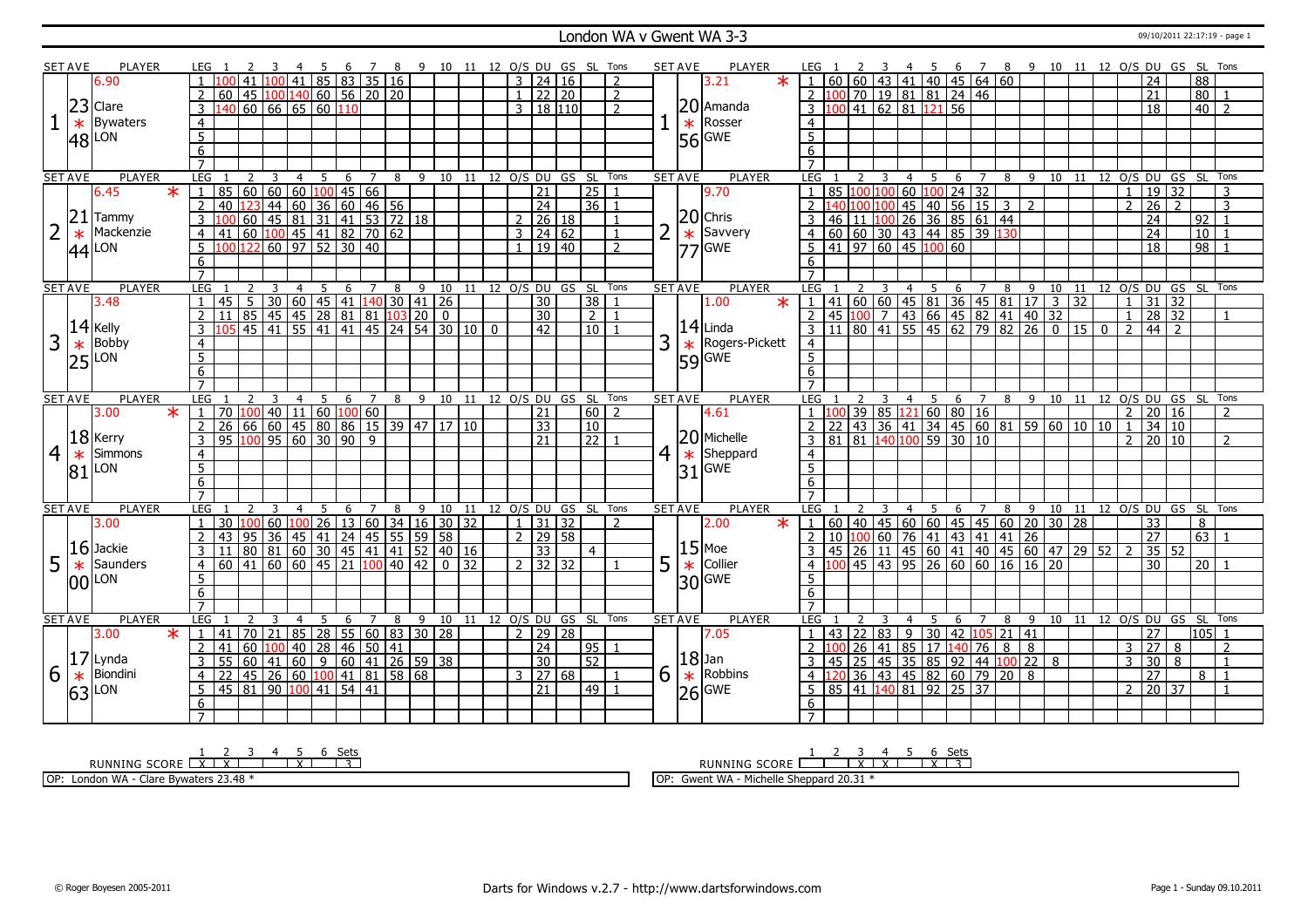## London WA

### Gwent WA

| <b>PLAYER</b>         |  | <b>W/L WON LOST</b> | AVE              |                | TAVE POINTS DARTS TON TON+ 180 TONS PLAYER |                  |  |  |                          | W/L WON LOST | AVE   |      | TAVE POINTS DARTS TON TON+ 180 TONS |      |    |   |          |
|-----------------------|--|---------------------|------------------|----------------|--------------------------------------------|------------------|--|--|--------------------------|--------------|-------|------|-------------------------------------|------|----|---|----------|
| <b>Clare Bywaters</b> |  |                     | 23.48            | 6.90           | .503                                       | 64               |  |  | 6+0   Amanda Rosser      |              | 20.56 |      | 1295                                | 63   |    |   | $3 + 0$  |
| Tammy Mackenzie       |  |                     | 21.44            | 6.45           | 2444                                       | 114'             |  |  | 16+0   Chris Savvery     |              | 20.77 | 9.70 | 2305                                | 111  | 8  | 0 | $9 + 0$  |
| <b>Kelly Bobby</b>    |  |                     | 14.25            | $3.48^{\circ}$ | 1453                                       | 102              |  |  | 3+0 Linda Rogers-Pickett |              | 14.59 | .00. | 1503                                | 103  |    |   | $1 + 0$  |
| <b>Kerry Simmons</b>  |  |                     | 18.81            | 3.00'          | 1411                                       | 75 I             |  |  | 3+0 Michelle Sheppard    |              | 20.31 | 4.61 | 1503                                | 74   |    |   | $4 + 0$  |
| l Jackie Saunders     |  |                     | 16.00            | 3.00           | 2000                                       | 125 l            |  |  | 3+0 IMoe Collier         |              | 15.30 | 2.00 | 1913                                | 125' |    |   | $2+0$    |
| Lynda Biondini        |  |                     | .63 <sup>1</sup> | 3.00           | 2309                                       | 131 <sup>1</sup> |  |  | 3+0 Jan Robbins          |              | 18.26 | .05  | 2392                                | 131' |    |   | $6+0$    |
| <b>TOTALS</b>         |  |                     | 18.20            |                | 11120                                      | 611 I            |  |  | l24+0lTOTALS             |              | 17.98 |      | 10911                               | 607  | 21 | 0 | $ 25+0 $ |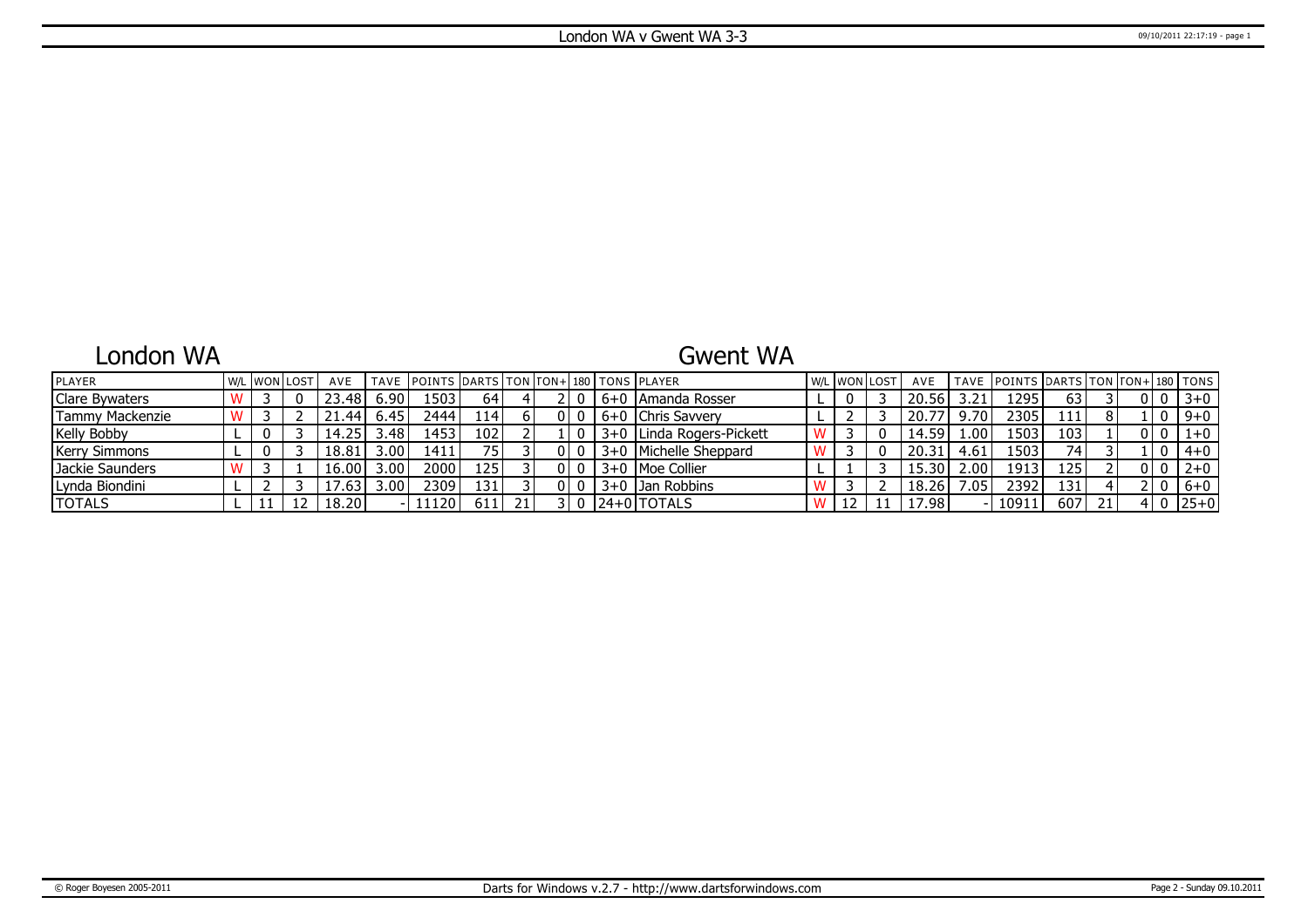### London MB v Gwent MB 5-7 09/10/2011 22:17:44 - page 1

|                | <b>SET AVE</b> | <b>PLAYER</b>       |                         | LEG              |                                                         |                 |                                                                              |                |                  | - 6             | $\overline{7}$  |                       |                 |                | 8 9 10 11 12 O/S DU GS SL Tons |          |                |                     |                      |                |                | SET AVE        |                | PLAYER                                                           |                         |                                               |   |                | - 5             |                                                                                           |                |                |    | 6 7 8 9 10 11 12 0/S DU GS SL Tons |                |                |                |                 |                                   |                 |                                  |  |
|----------------|----------------|---------------------|-------------------------|------------------|---------------------------------------------------------|-----------------|------------------------------------------------------------------------------|----------------|------------------|-----------------|-----------------|-----------------------|-----------------|----------------|--------------------------------|----------|----------------|---------------------|----------------------|----------------|----------------|----------------|----------------|------------------------------------------------------------------|-------------------------|-----------------------------------------------|---|----------------|-----------------|-------------------------------------------------------------------------------------------|----------------|----------------|----|------------------------------------|----------------|----------------|----------------|-----------------|-----------------------------------|-----------------|----------------------------------|--|
|                |                | 9.50                |                         |                  |                                                         | 60              | 60                                                                           |                | 140 60           |                 | 60 83           |                       |                 |                |                                |          |                | 21                  |                      | 16             |                |                |                | $\ast$<br>10.44                                                  | $1 \quad$               |                                               |   |                |                 | 30   60   81   140   32   92   57   9                                                     |                |                |    |                                    |                |                | 3              | $\overline{24}$ | 9                                 |                 |                                  |  |
|                |                |                     |                         | 2                | 85 140                                                  |                 | 41                                                                           |                |                  | 15 85 59        |                 |                       |                 |                |                                |          |                | $\overline{18}$     |                      | $76$   1       |                |                |                |                                                                  | $2 \, 100$              |                                               |   |                | 81 127 59 44 90 |                                                                                           |                |                |    |                                    |                |                | $\overline{3}$ |                 | 18 90                             |                 | 2                                |  |
|                | 22             | Graham              |                         | $\overline{3}$   | 40                                                      |                 |                                                                              |                |                  |                 |                 |                       |                 |                |                                |          |                | 2   26   20         |                      |                | $\overline{2}$ |                | 21             | Dave                                                             |                         |                                               |   |                |                 | 22 100 100 95 72 0                                                                        |                |                |    |                                    |                |                |                | $\overline{27}$ |                                   |                 | $\overline{3}$                   |  |
|                |                | Rackstraw           |                         |                  |                                                         |                 | $43\vert100\vert60\vert45\vert0\vert53\vert20$                               |                |                  |                 |                 |                       |                 |                |                                |          |                |                     |                      |                |                |                |                |                                                                  |                         |                                               |   |                |                 |                                                                                           |                | $\mathbf 0$    | 6  |                                    |                |                |                |                 |                                   |                 | 6                                |  |
|                | $\ast$         |                     |                         | $\overline{4}$   | 100 60 45 85 45 98 68<br>100 100 60 41 55 130 7         |                 |                                                                              |                |                  |                 |                 |                       |                 |                |                                |          | $\overline{2}$ |                     | 20 68                |                |                |                |                | $\begin{bmatrix} -\ast \\ \ast \\ 54 \end{bmatrix}$ GWE<br>Bevan |                         | 85 40 41 85 60 60                             |   |                |                 |                                                                                           |                |                |    |                                    |                |                |                | 18              |                                   |                 | 130                              |  |
|                |                | $69$ $\mu$ on       |                         | 5                |                                                         |                 |                                                                              |                |                  |                 |                 |                       |                 |                |                                |          |                | 21                  |                      | 8 I            | 3              |                |                |                                                                  | 5                       | 38 140 100 40 137                             |   |                |                 | $36 \overline{6}$                                                                         |                | $\overline{4}$ |    |                                    |                |                | 2              |                 | $\overline{23}$ 4                 |                 | 3                                |  |
|                |                |                     |                         | 6                |                                                         |                 |                                                                              |                |                  |                 |                 |                       |                 |                |                                |          |                |                     |                      |                |                |                |                |                                                                  | 6                       |                                               |   |                |                 |                                                                                           |                |                |    |                                    |                |                |                |                 |                                   |                 |                                  |  |
|                |                |                     |                         |                  |                                                         |                 |                                                                              |                |                  |                 |                 |                       |                 |                |                                |          |                |                     |                      |                |                |                |                |                                                                  |                         |                                               |   |                |                 |                                                                                           |                |                |    |                                    |                |                |                |                 |                                   |                 |                                  |  |
|                | <b>SET AVE</b> | <b>PLAYER</b>       |                         | LEG              |                                                         | 2               | 3                                                                            | $\overline{4}$ | 5                | 6               | $\overline{7}$  | 8                     | 9               |                | 10 11                          |          |                | 12 0/S DU GS        |                      | SL Tons        |                | <b>SET AVE</b> |                | <b>PLAYER</b>                                                    | LEG                     |                                               |   | 4              | 5               | 6                                                                                         | $\overline{7}$ | 8              |    | 9 10 11 12 O/S DU GS SL Tons       |                |                |                |                 |                                   |                 |                                  |  |
|                |                | 8.43                | $\overline{\ast}$       | $\mathbf{1}$     | 58 <mark>  100   80   85</mark><br>  55   83   100   99 |                 |                                                                              |                | $\overline{138}$ | 40              |                 |                       |                 |                |                                |          | $\overline{2}$ | 17 40               |                      |                | $\overline{2}$ |                |                | 9.40                                                             |                         | 30   60   60   1                              |   | 401            | 40              |                                                                                           |                |                |    |                                    |                |                |                |                 | 15                                | $\overline{71}$ |                                  |  |
|                |                |                     |                         | $\overline{2}$   |                                                         |                 |                                                                              |                | 60               | 64              |                 |                       |                 |                |                                |          |                | $\overline{18}$     |                      | 40             | $\overline{1}$ |                |                |                                                                  | $\overline{2}$          |                                               |   |                |                 | $100$ 97 64 100 120 16 4                                                                  |                |                |    |                                    |                |                | $\overline{2}$ |                 | $\overline{20}$<br>$\overline{4}$ |                 | 3                                |  |
|                | 21             | Tom                 |                         | 3                | 60                                                      |                 |                                                                              |                |                  |                 |                 |                       |                 |                |                                |          |                | $\overline{24}$     |                      | $10$ $1$       |                |                |                |                                                                  | 3                       |                                               |   |                |                 | 60   60   26   26   99   81   85   64                                                     |                |                |    |                                    |                |                | 3              |                 | 24   64                           |                 |                                  |  |
|                | $\ast$         | McGurn              |                         | $\overline{4}$   | 22                                                      |                 | 99   60   125   41   25   81   0<br>  100   83   81   41   60   30   34   50 |                |                  |                 |                 |                       |                 |                |                                |          |                | $3$   27   50       |                      |                | $\mathbf{1}$   | $\overline{2}$ |                | $\left \frac{21}{*}\right $ Rhys                                 | 4 <sup>1</sup>          |                                               |   |                |                 | $5   42   60   28   100   60   97   24   45$                                              |                |                |    |                                    |                |                |                | $\overline{27}$ |                                   | 40              |                                  |  |
|                | 92             | LON                 |                         | 5                | $\overline{26}$ 41 43 140 140 43 66                     |                 |                                                                              |                |                  |                 |                 | $\overline{\circ}$    | $\overline{2}$  |                |                                |          |                | $2 \mid 26 \mid 2$  |                      |                | $\overline{2}$ |                |                | $\frac{1}{73}$ Powel                                             |                         |                                               |   |                |                 | 5 140 85 100 45 85 38 40                                                                  |                |                |    |                                    |                |                |                | $\overline{24}$ |                                   |                 | $\overline{4}$<br>$\overline{2}$ |  |
|                |                |                     |                         | 6                |                                                         |                 |                                                                              |                |                  |                 |                 |                       |                 |                |                                |          |                |                     |                      |                |                |                |                |                                                                  | 6                       |                                               |   |                |                 |                                                                                           |                |                |    |                                    |                |                |                |                 |                                   |                 |                                  |  |
|                |                |                     |                         | $\overline{7}$   |                                                         |                 |                                                                              |                |                  |                 |                 |                       |                 |                |                                |          |                |                     |                      |                |                |                |                |                                                                  |                         |                                               |   |                |                 |                                                                                           |                |                |    |                                    |                |                |                |                 |                                   |                 |                                  |  |
|                | <b>SET AVE</b> | <b>PLAYER</b>       |                         | LEG 1            |                                                         |                 | $\mathbf{3}$                                                                 | $\overline{4}$ | $5^{\circ}$      | 6               | $\overline{7}$  | 8                     | - 9             | 10             | 11                             |          |                |                     | 12 O/S DU GS SL Tons |                |                | <b>SET AVE</b> |                | <b>PLAYER</b>                                                    | <b>LEG</b>              |                                               |   | $\overline{4}$ | $5^{\circ}$     | 6                                                                                         | $\overline{7}$ |                | 89 | 10 11 12 0/S DU GS SL Tons         |                |                |                |                 |                                   |                 |                                  |  |
|                |                | 7.00                |                         | $\overline{1}$   | 83   140   100   60   94   24                           |                 |                                                                              |                |                  |                 |                 |                       |                 |                |                                |          |                | 1   16   24         |                      |                | 2              |                |                | 6.20<br>$\ast$                                                   |                         |                                               |   |                |                 | $1 \mid 59 \mid 100 \mid 84 \mid 47 \mid 85 \mid 72$                                      |                |                |    |                                    |                |                |                | 18              |                                   |                 | 54                               |  |
|                |                |                     |                         | $\overline{2}$   | 85 180 60 95 69 12                                      |                 |                                                                              |                |                  |                 |                 |                       |                 |                |                                |          | $\mathbf{1}$   |                     | 16 12                |                | $1 + 1$        |                |                |                                                                  |                         | $2 \mid 100 \mid 30 \mid 60 \mid 140 \mid 25$ |   |                |                 |                                                                                           |                |                |    |                                    |                |                |                |                 | 15                                |                 | $\overline{146}$ 2               |  |
|                | 31             | George              |                         |                  | 85 180 100 96                                           |                 |                                                                              |                |                  |                 |                 |                       |                 |                |                                |          |                |                     | $16 \mid 40$         |                | $2+1$          |                |                |                                                                  |                         | 44 180 100 85 26 46                           |   |                |                 |                                                                                           |                |                |    |                                    |                |                |                |                 |                                   |                 | $20\overline{2}+1$               |  |
|                |                |                     |                         | 3                |                                                         |                 |                                                                              |                |                  | 0 40            |                 |                       |                 |                |                                |          |                |                     |                      |                |                |                |                | $25$ Nick<br>$*$ Kenn                                            |                         |                                               |   |                |                 |                                                                                           |                |                |    |                                    |                |                |                |                 | 18                                |                 |                                  |  |
| 3              | $\ast$         | Killington          |                         | $\overline{4}$   |                                                         |                 |                                                                              |                |                  |                 |                 |                       |                 |                |                                |          |                |                     |                      |                |                | 3              |                | Kenny                                                            | $\overline{4}$          |                                               |   |                |                 |                                                                                           |                |                |    |                                    |                |                |                |                 |                                   |                 |                                  |  |
|                | 31             | LON                 |                         | $\overline{5}$   |                                                         |                 |                                                                              |                |                  |                 |                 |                       |                 |                |                                |          |                |                     |                      |                |                |                | 16             | GWE                                                              | $\overline{5}$          |                                               |   |                |                 |                                                                                           |                |                |    |                                    |                |                |                |                 |                                   |                 |                                  |  |
|                |                |                     |                         | 6                |                                                         |                 |                                                                              |                |                  |                 |                 |                       |                 |                |                                |          |                |                     |                      |                |                |                |                |                                                                  | 6                       |                                               |   |                |                 |                                                                                           |                |                |    |                                    |                |                |                |                 |                                   |                 |                                  |  |
|                |                |                     |                         | $\overline{7}$   |                                                         |                 |                                                                              |                |                  |                 |                 |                       |                 |                |                                |          |                |                     |                      |                |                |                |                |                                                                  | $\overline{7}$          |                                               |   |                |                 |                                                                                           |                |                |    |                                    |                |                |                |                 |                                   |                 |                                  |  |
|                |                |                     |                         |                  |                                                         |                 |                                                                              |                |                  |                 |                 |                       |                 |                |                                |          |                |                     |                      |                |                |                |                |                                                                  |                         |                                               |   |                |                 |                                                                                           |                |                |    |                                    |                |                |                |                 |                                   |                 |                                  |  |
|                | <b>SET AVE</b> | <b>PLAYER</b>       |                         | <b>LEG</b>       |                                                         | 2               |                                                                              | 4              | 5                | 6               | 7               | 8                     | 9               | 10             | 11                             |          |                | 12 0/S DU           | GS SL                |                | Tons           |                | <b>SET AVE</b> | <b>PLAYER</b>                                                    | <b>LEG</b>              |                                               |   | 4              | 5               | 6                                                                                         | 7              | 8              | 9  | 10                                 | 11             |                |                |                 |                                   | 12 O/S DU GS SL | Tons                             |  |
|                |                | 5.21                | $\overline{\mathbf{x}}$ | $\overline{1}$   |                                                         | 60              | $\overline{31}$                                                              | 83             | 83               | $\overline{73}$ | $\overline{35}$ | $\overline{4}$        | $\overline{20}$ | $\overline{0}$ | $\overline{q}$                 | $\Omega$ |                | $\overline{42}$     |                      | $\overline{3}$ |                |                |                | 9.60                                                             | $\mathbf{1}$            |                                               |   |                |                 | 81 140 60 43 85 36 16 24 0                                                                |                |                |    | $\overline{12}$                    | $\overline{0}$ | $\overline{0}$ | $\overline{3}$ | 42              | $\overline{4}$                    |                 |                                  |  |
|                |                |                     |                         | $\overline{2}$   | 85                                                      |                 |                                                                              |                |                  |                 |                 |                       |                 |                |                                |          |                | $\overline{21}$     |                      | $40$   1       |                |                |                |                                                                  | $\mathcal{L}$           | 100                                           |   |                |                 | $100$ 60 $100$ 65 56 0 20                                                                 |                |                |    |                                    |                |                | $\overline{2}$ |                 | 23 20                             |                 | 3                                |  |
|                |                | $15$ Chris          |                         | 3                |                                                         |                 | 59 121 60 59 77 0<br>96 26 45 22 60 100 28                                   |                |                  |                 |                 |                       | $\overline{0}$  | 18             | 6                              |          |                | 31                  | 6                    |                | $\overline{2}$ |                |                | $17$ Paul                                                        | $\overline{3}$          |                                               |   |                |                 | $140$ 64 60 59 45 93 30 5 0 0                                                             |                |                |    |                                    |                |                |                | $\overline{30}$ |                                   |                 | 5 <sup>1</sup><br>$\overline{1}$ |  |
| $\overline{4}$ | $\ast$         | Copeland            |                         | $\overline{4}$   |                                                         |                 | $\frac{1}{94}$ 22 60 28 22                                                   |                |                  |                 |                 |                       |                 |                |                                |          |                | 18                  |                      | $175$ 1        |                | $\overline{4}$ | $\ast$         | James                                                            | $\overline{4}$          |                                               |   |                |                 | $\frac{100}{140}$ 140 $\frac{140}{41}$ 60 $\frac{10}{10}$ 10                              |                |                |    |                                    |                |                | $\overline{1}$ |                 | 19 10                             |                 | 3                                |  |
|                |                | LON                 |                         | $5\overline{)}$  |                                                         |                 |                                                                              |                |                  |                 |                 |                       |                 |                |                                |          |                |                     |                      |                |                |                |                |                                                                  | $5\overline{5}$         |                                               |   |                |                 |                                                                                           |                |                |    |                                    |                |                |                |                 |                                   |                 |                                  |  |
|                | 95             |                     |                         | $6\overline{6}$  |                                                         |                 |                                                                              |                |                  |                 |                 |                       |                 |                |                                |          |                |                     |                      |                |                |                |                | $54$ GWE                                                         | $6 \overline{}$         |                                               |   |                |                 |                                                                                           |                |                |    |                                    |                |                |                |                 |                                   |                 |                                  |  |
|                |                |                     |                         | $\overline{7}$   |                                                         |                 |                                                                              |                |                  |                 |                 |                       |                 |                |                                |          |                |                     |                      |                |                |                |                |                                                                  |                         |                                               |   |                |                 |                                                                                           |                |                |    |                                    |                |                |                |                 |                                   |                 |                                  |  |
|                | <b>SET AVE</b> | PLAYER              |                         | <b>LEG</b>       |                                                         | $\overline{z}$  | $\mathbf{R}$                                                                 | $\overline{4}$ | -5               | 6               | $\overline{7}$  | 8                     | 9               | 10             | - 11                           |          |                |                     | 12 O/S DU GS SL      |                | Tons           | <b>SET AVE</b> |                | <b>PLAYER</b>                                                    | LEG                     |                                               |   | 4              | 5               | 6                                                                                         | $\overline{7}$ | 8              |    | 9 10 11 12 O/S DU GS SL Tons       |                |                |                |                 |                                   |                 |                                  |  |
|                |                | 5.26                |                         | $\mathbf{1}$     | 55                                                      |                 |                                                                              |                |                  |                 |                 |                       |                 |                |                                |          |                | $\overline{21}$     |                      | 66             |                |                |                | 2.12<br>$\ast$                                                   | $\mathbf{1}$            |                                               |   |                |                 |                                                                                           |                |                |    |                                    |                |                | 2              |                 | 23 40                             |                 |                                  |  |
|                |                |                     |                         |                  |                                                         |                 | 60 30 60 85 45 100                                                           |                |                  |                 |                 |                       |                 |                |                                |          |                |                     |                      |                |                |                |                |                                                                  |                         |                                               |   |                |                 | 44   90   30   92   95   58   52   40                                                     |                |                |    |                                    |                |                |                |                 |                                   |                 |                                  |  |
|                |                |                     |                         |                  |                                                         | $45 \mid 41$    |                                                                              |                |                  |                 |                 | 85 60 84 28 58        |                 |                |                                |          |                | $2 \mid 23 \mid 58$ |                      |                |                |                |                |                                                                  |                         |                                               |   |                |                 | 2 85 83 100 31 76 58 52                                                                   |                |                |    |                                    |                |                |                | 21              |                                   |                 | 16                               |  |
|                | 21             | Rob                 |                         | 3                | 66 55 81 60 100 83 46 10                                |                 |                                                                              |                |                  |                 |                 |                       |                 |                |                                |          | $\mathbf{1}$   | $2 \mid 23 \mid 10$ |                      |                |                |                |                |                                                                  | $\overline{\mathbf{3}}$ |                                               |   |                |                 | 36 36 95 81 45 56 12 30                                                                   |                |                |    |                                    |                |                |                | 24              |                                   |                 | 10                               |  |
| 5              | $\ast$         | Edwards             |                         | $\overline{4}$   | 26                                                      |                 | 100 30 99 87                                                                 |                |                  | 27              | 126             | $\mathbf{0}$          | 6               |                |                                |          |                | $\overline{25}$     | -6                   |                | $\overline{2}$ | 5              |                | $20$ Gavin<br>$\ast$ Lloyd                                       | $\overline{4}$          |                                               |   |                |                 | 59 11 44 95 27 57 81 59                                                                   |                |                |    |                                    |                |                |                |                 | 24                                | 68              |                                  |  |
|                | IN 7           | LON                 |                         | 5                |                                                         |                 |                                                                              |                |                  |                 |                 |                       |                 |                |                                |          |                |                     |                      |                |                |                |                | $ 76 $ GWE                                                       | 5                       |                                               |   |                |                 |                                                                                           |                |                |    |                                    |                |                |                |                 |                                   |                 |                                  |  |
|                |                |                     |                         | 6                |                                                         |                 |                                                                              |                |                  |                 |                 |                       |                 |                |                                |          |                |                     |                      |                |                |                |                |                                                                  | 6                       |                                               |   |                |                 |                                                                                           |                |                |    |                                    |                |                |                |                 |                                   |                 |                                  |  |
|                |                |                     |                         | $\overline{7}$   |                                                         |                 |                                                                              |                |                  |                 |                 |                       |                 |                |                                |          |                |                     |                      |                |                |                |                |                                                                  | $\overline{7}$          |                                               |   |                |                 |                                                                                           |                |                |    |                                    |                |                |                |                 |                                   |                 |                                  |  |
|                | <b>SET AVE</b> | PLAYER              |                         | <b>LEG</b>       |                                                         | 2               | $\overline{3}$                                                               | $\overline{4}$ | 5                | 6               | $7\overline{ }$ | 8                     |                 | 9 10           | 11                             |          |                |                     | 12 O/S DU GS SL      |                | Tons           | <b>SET AVE</b> |                | <b>PLAYER</b>                                                    | LEG                     |                                               | 3 |                | 4 <sub>5</sub>  | 6                                                                                         |                |                |    | 7 8 9 10 11 12 0/S DU GS SL        |                |                |                |                 |                                   |                 | Tons                             |  |
|                |                | 8.92                | $\ast$                  | $\mathbf{1}$     | 140                                                     | $\overline{22}$ | 100                                                                          |                |                  |                 |                 | 45   55   60   68   7 |                 |                |                                |          |                | 24                  |                      | 4 <sup>1</sup> | 2              |                |                | 9.21                                                             |                         |                                               |   |                |                 | $1 \left  180 \right  121 \left  60 \right  40 \left  60 \right  20 \left  10 \right  10$ |                |                |    |                                    |                |                | $\overline{1}$ |                 | 22<br>$ 10\rangle$                |                 | $\sqrt{2+1}$                     |  |
|                |                |                     |                         | 2                | 60 125                                                  |                 | $60 \mid 140 \mid 60 \mid 56$                                                |                |                  |                 |                 |                       |                 |                |                                |          |                | 3   18   56         |                      |                | 2              |                |                |                                                                  | 2                       |                                               |   |                |                 | 58 39 85 140 43 35                                                                        |                |                |    |                                    |                |                |                |                 | 18                                |                 | 101<br>$\overline{1}$            |  |
|                | 25             | Wayne               |                         | 3                | 45 140 85 64 60 107                                     |                 |                                                                              |                |                  |                 |                 |                       |                 |                |                                |          |                | 3   18   107        |                      |                | $\overline{2}$ |                |                |                                                                  |                         | $3 \mid 100 \mid 44 \mid 140 \mid 85 \mid 48$ |   |                |                 |                                                                                           |                |                |    |                                    |                |                |                | $\overline{15}$ |                                   | 84              | $\overline{z}$                   |  |
| 6              | $\ast$         |                     |                         | $\overline{4}$   | 60 140 96 60 73 48 24                                   |                 |                                                                              |                |                  |                 |                 |                       |                 |                |                                |          |                | $1 \mid 19 \mid 24$ |                      |                | $\mathbf{1}$   | 6              |                | $23$ Kevin<br>$*$ Mills                                          | $\overline{4}$          |                                               |   |                |                 | 60 28 43 45 45 140 100                                                                    |                |                |    |                                    |                |                |                | 21              |                                   |                 | $40$   2                         |  |
|                |                | Venes               |                         | $\overline{5}$   |                                                         |                 |                                                                              |                |                  |                 |                 |                       |                 |                |                                |          |                |                     |                      |                |                |                |                |                                                                  | $\overline{5}$          |                                               |   |                |                 |                                                                                           |                |                |    |                                    |                |                |                |                 |                                   |                 |                                  |  |
|                |                | $32$ <sub>LON</sub> |                         | 6<br>$7^{\circ}$ |                                                         |                 |                                                                              |                |                  |                 |                 |                       |                 |                |                                |          |                |                     |                      |                |                |                |                | $ 41 $ GWE                                                       | 6<br>$\overline{7}$     |                                               |   |                |                 |                                                                                           |                |                |    |                                    |                |                |                |                 |                                   |                 |                                  |  |

RUNNING SCORE <u>| X | X | X | X | X | 4</u><br>RUNNING SCORE <u>| X | X | X | X | X | 4</u>

RUNNING SCORE 1 X 2 3 4 X 5 6 Sets 2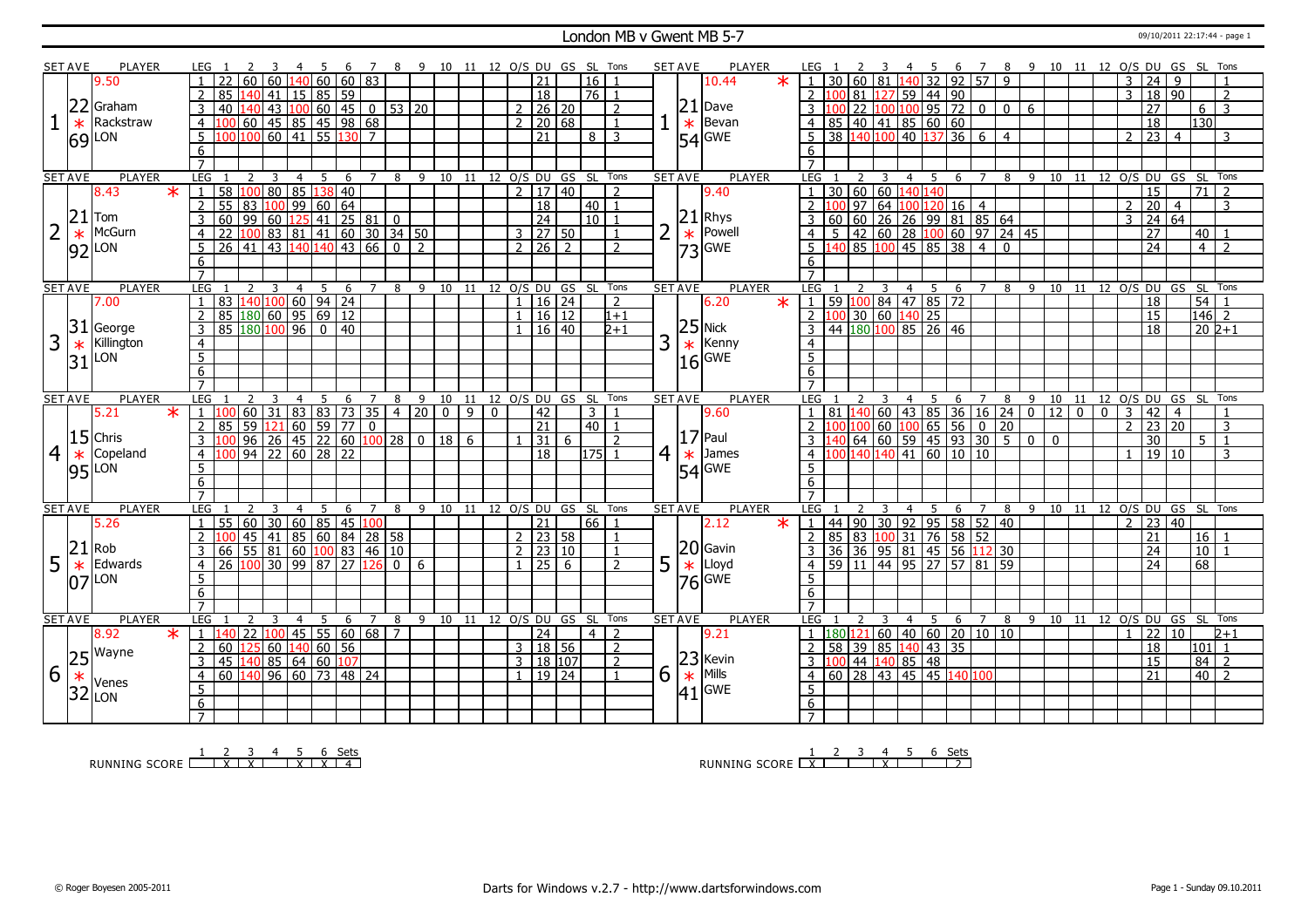### London MB v Gwent MB 5-7 09/10/2011 22:17:45 - page 2

|   | <b>SET AVE</b>        | <b>PLAYER</b>                          |         | LEG 1                       |                |                                                                                       |                | - 5  | -6       |     |             |                |                |  |  |                     | 7 8 9 10 11 12 O/S DU GS SL Tons   |                |   | <b>SET AVE</b> | PLAYER             | LEG 1            | -2                                                                            | $\overline{\mathbf{3}}$ | 4 5            |     |                                                               |                                                              |                                                                       |     | 6 7 8 9 10 11 12 O/S DU GS SL Tons |  |                |                         |                 |                            |                 |      |
|---|-----------------------|----------------------------------------|---------|-----------------------------|----------------|---------------------------------------------------------------------------------------|----------------|------|----------|-----|-------------|----------------|----------------|--|--|---------------------|------------------------------------|----------------|---|----------------|--------------------|------------------|-------------------------------------------------------------------------------|-------------------------|----------------|-----|---------------------------------------------------------------|--------------------------------------------------------------|-----------------------------------------------------------------------|-----|------------------------------------|--|----------------|-------------------------|-----------------|----------------------------|-----------------|------|
|   |                       | 6.93                                   |         |                             |                | 100 26 100 100 99                                                                     |                |      | $\Omega$ |     |             |                |                |  |  | $\sqrt{18}$         | 76 3                               |                |   |                | $\star$<br>3.65    |                  |                                                                               |                         |                |     |                                                               | 1   85   55   56   46   99   60   100                        |                                                                       |     |                                    |  | 2              | l 20 l100l              |                 |                            |                 |      |
|   |                       |                                        |         | $\overline{2}$              |                | 85 41 125 45 55 134 14                                                                |                |      |          |     |             |                |                |  |  | 21                  | $\overline{2}$   $\overline{2}$    |                |   |                |                    |                  |                                                                               |                         |                |     |                                                               | 2   40   81   140   81   59   40   60                        |                                                                       |     |                                    |  | 3              | 21   60                 |                 |                            | $\mathbf{1}$    |      |
|   |                       | 23 Wayne                               |         | $\overline{3}$              |                | $60$   43   60   60   134   55                                                        |                |      |          |     |             |                |                |  |  | $\overline{18}$     | 89 I                               | $\overline{1}$ |   |                | 25 Russell         |                  |                                                                               |                         |                |     |                                                               | 3   42   48   96   60   125   90   40                        |                                                                       |     |                                    |  | $\mathbf{1}$   | 19 40                   |                 |                            | $\overline{1}$  |      |
| 7 | $\ast$                | Livett                                 |         | $\overline{4}$              |                |                                                                                       |                |      |          |     |             |                |                |  |  |                     |                                    |                |   | $\ast$         | Fletcher           | $\overline{4}$   |                                                                               |                         |                |     |                                                               |                                                              |                                                                       |     |                                    |  |                |                         |                 |                            |                 |      |
|   |                       | LON                                    |         | $\overline{5}$              |                |                                                                                       |                |      |          |     |             |                |                |  |  |                     |                                    |                |   |                | GWE                | $\overline{5}$   |                                                                               |                         |                |     |                                                               |                                                              |                                                                       |     |                                    |  |                |                         |                 |                            |                 |      |
|   | 44                    |                                        |         | 6                           |                |                                                                                       |                |      |          |     |             |                |                |  |  |                     |                                    |                |   | l05l           |                    | 6                |                                                                               |                         |                |     |                                                               |                                                              |                                                                       |     |                                    |  |                |                         |                 |                            |                 |      |
|   |                       |                                        |         | $\overline{7}$              |                |                                                                                       |                |      |          |     |             |                |                |  |  |                     |                                    |                |   |                |                    |                  |                                                                               |                         |                |     |                                                               |                                                              |                                                                       |     |                                    |  |                |                         |                 |                            |                 |      |
|   | <b>SET AVE</b>        | <b>PLAYER</b>                          |         | LEG                         | 2              | $\overline{\mathbf{3}}$                                                               | $\overline{4}$ | $-5$ |          |     | 6 7 8       |                |                |  |  |                     | 9 10 11 12 O/S DU GS SL Tons       |                |   | <b>SET AVE</b> | <b>PLAYER</b>      | LEG <sub>1</sub> |                                                                               | 2 3                     |                |     |                                                               | 4567                                                         |                                                                       |     | 8 9 10 11 12 0/S DU GS SL Tons     |  |                |                         |                 |                            |                 |      |
|   |                       | 11.20                                  | $\star$ | $\mathbf{1}$                |                | 85 100 90 55 140 17 10 4                                                              |                |      |          |     |             |                |                |  |  | 2   23   4          |                                    | $\overline{z}$ |   |                | 11.00              |                  |                                                                               |                         |                |     |                                                               | $1 \mid 55 \mid 60 \mid 60 \mid 41 \mid 41 \mid 100 \mid 78$ |                                                                       |     |                                    |  |                | $\overline{21}$         |                 |                            | 66              |      |
|   |                       |                                        |         | 2<br>43                     |                | 21   60   60   43   100                                                               |                |      |          |     |             |                |                |  |  | $\overline{18}$     | 174l                               | $\overline{1}$ |   |                |                    |                  |                                                                               |                         |                |     |                                                               | 43 85 24 140 140 49 20                                       |                                                                       |     |                                    |  |                | 19 20                   |                 |                            | 2               |      |
|   | 21                    | Alan                                   |         | 3                           |                | 85 43 100 100 140 9 24                                                                |                |      |          |     |             |                |                |  |  | $3 \mid 21 \mid 24$ |                                    | 3              |   |                |                    |                  |                                                                               |                         |                |     | 3 62 41 100 95 28 39                                          |                                                              |                                                                       |     |                                    |  |                | 18                      |                 |                            | $136$ 1         |      |
| 8 |                       | Hardy                                  |         | 4 I                         |                | $60 \,  100 $ 45   80                                                                 |                |      |          |     |             |                |                |  |  | $\overline{12}$     | 216 1                              |                | 8 |                | $24$ Paul<br>Mason |                  | $4 \overline{)81 \overline{)140 \overline{100 \overline{140}} \overline{40}}$ |                         |                |     |                                                               |                                                              |                                                                       |     |                                    |  | 3              | 15 40                   |                 |                            |                 | 3    |
|   | $\frac{*}{56}$        |                                        |         |                             |                | 40 100 140 100 96 19 0                                                                |                |      |          |     |             |                |                |  |  | $\sqrt{24}$         | $2 \mid 3$                         |                |   |                |                    |                  |                                                                               |                         |                |     |                                                               |                                                              |                                                                       |     |                                    |  | $\overline{1}$ | $\sqrt{22}$ $\sqrt{40}$ |                 |                            | $\overline{z}$  |      |
|   |                       | LON                                    |         | $5-1$                       |                |                                                                                       |                |      |          |     |             | $\overline{4}$ |                |  |  |                     |                                    |                |   |                | $24$ GWE           |                  |                                                                               |                         |                |     |                                                               |                                                              | $5 \mid 41 \mid 43 \mid 140 \mid 100 \mid 60 \mid 51 \mid 26 \mid 40$ |     |                                    |  |                |                         |                 |                            |                 |      |
|   |                       |                                        |         | 6                           |                |                                                                                       |                |      |          |     |             |                |                |  |  |                     |                                    |                |   |                |                    | 6                |                                                                               |                         |                |     |                                                               |                                                              |                                                                       |     |                                    |  |                |                         |                 |                            |                 |      |
|   |                       |                                        |         | $\overline{7}$              |                |                                                                                       |                |      |          |     |             |                |                |  |  |                     |                                    |                |   |                |                    | $\overline{7}$   |                                                                               |                         |                |     |                                                               |                                                              |                                                                       |     |                                    |  |                |                         |                 |                            |                 |      |
|   | <b>SET AVE</b>        | <b>PLAYER</b>                          |         | LEG                         | $\overline{2}$ | 3                                                                                     | $\overline{4}$ | 5    |          | 6 7 |             | 8              | $\overline{9}$ |  |  |                     | 10 11 12 0/S DU GS SL Tons         |                |   | <b>SET AVE</b> | <b>PLAYER</b>      | LEG              | $\overline{2}$                                                                | $\overline{3}$          |                |     |                                                               | 4 5 6 7                                                      | 8                                                                     |     | 9 10 11 12 0/S DU GS SL            |  |                |                         |                 |                            |                 | Tons |
|   |                       | 3.35                                   |         | $\overline{1}$              |                | 68 60 55 60 55                                                                        |                |      |          |     |             |                |                |  |  | 15                  | 203                                |                |   |                | $\star$<br>8.74    |                  |                                                                               |                         |                |     | 1 120 100 140 28 53 60                                        |                                                              |                                                                       |     |                                    |  |                | 2 17 60                 |                 |                            | $\overline{3}$  |      |
|   |                       | Henry                                  |         | <sup>2</sup>                |                | 45 135 55 100 100 34                                                                  |                |      |          |     |             |                |                |  |  | <sup>18</sup>       | $32 \mid 3$                        |                |   |                |                    |                  |                                                                               |                         |                |     | 2  140  60  36  87  174  4                                    |                                                              |                                                                       |     |                                    |  | 1              | 16                      | $\vert 4 \vert$ |                            | 2+1             |      |
|   | 21                    | Keet                                   |         | 3                           |                | $41 \mid 41 \mid 60 \mid 60 \mid 85 \mid 85 \mid 47$                                  |                |      |          |     |             |                |                |  |  | 21                  | 82                                 |                |   |                | $26$ Rhys          |                  |                                                                               |                         |                |     |                                                               |                                                              | $\frac{145}{59}$ 59 55 100 41 100 69 32                               |     |                                    |  | $\mathbf{3}$   | 24 32                   |                 |                            | $\overline{2}$  |      |
| 9 |                       |                                        |         | $\overline{4}$              |                |                                                                                       |                |      |          |     |             |                |                |  |  |                     |                                    |                | 9 |                | Jenkins            | $\overline{4}$   |                                                                               |                         |                |     |                                                               |                                                              |                                                                       |     |                                    |  |                |                         |                 |                            |                 |      |
|   |                       | $\frac{1}{\frac{1}{1}}$ Keet<br>96 LON |         | 5                           |                |                                                                                       |                |      |          |     |             |                |                |  |  |                     |                                    |                |   | $\frac{*}{37}$ | GWE                | $\overline{5}$   |                                                                               |                         |                |     |                                                               |                                                              |                                                                       |     |                                    |  |                |                         |                 |                            |                 |      |
|   |                       |                                        |         | 6                           |                |                                                                                       |                |      |          |     |             |                |                |  |  |                     |                                    |                |   |                |                    | 6                |                                                                               |                         |                |     |                                                               |                                                              |                                                                       |     |                                    |  |                |                         |                 |                            |                 |      |
|   |                       |                                        |         | $\overline{7}$              |                |                                                                                       |                |      |          |     |             |                |                |  |  |                     |                                    |                |   |                |                    |                  |                                                                               |                         |                |     |                                                               |                                                              |                                                                       |     |                                    |  |                |                         |                 |                            |                 |      |
|   |                       |                                        |         |                             |                |                                                                                       |                |      |          |     |             |                |                |  |  |                     |                                    |                |   |                |                    | <b>LEG</b>       |                                                                               |                         | $\overline{4}$ | -5  |                                                               |                                                              |                                                                       |     |                                    |  |                |                         |                 | 12 O/S DU GS SL            |                 |      |
|   | <b>SET AVE</b>        | <b>PLAYER</b>                          |         | LEG                         |                |                                                                                       | $\overline{4}$ | 5    | 6        |     | $7^{\circ}$ | 8              | 9              |  |  |                     | 10 11 12 O/S DU GS SL Tons         |                |   | <b>SET AVE</b> | <b>PLAYER</b>      |                  |                                                                               |                         |                |     | 6                                                             | 7                                                            | 8                                                                     | - 9 | 10 11                              |  |                |                         |                 |                            |                 | Tons |
|   |                       | 6.23                                   | $\ast$  | $\mathbf{1}$                |                | $26$ 30 38 60 60 100 87                                                               |                |      |          |     |             |                |                |  |  | $3 \mid 24 \mid 87$ |                                    | $\overline{2}$ |   |                | 10.18              |                  |                                                                               |                         |                |     |                                                               | 1   85   45   140   60   45   58   11                        |                                                                       |     |                                    |  |                | 21                      |                 |                            | $57$   1        |      |
|   |                       |                                        |         | $\overline{2}$<br>81        |                | 60   58   45   60   45   82   54                                                      |                |      |          |     |             |                |                |  |  | $\overline{24}$     | 16                                 |                |   |                |                    | 2 100            |                                                                               |                         |                |     |                                                               |                                                              | 85 125 99 52 0 20 0                                                   | 120 |                                    |  | $\mathcal{L}$  | 26                      | l 20.           |                            | $\overline{2}$  |      |
|   |                       | $21$ Stephen                           |         | 41<br>$\overline{3}$        |                | $\vert 100 \vert 58 \vert 100 \vert 60 \vert 60 \vert 24 \vert 58$                    |                |      |          |     |             |                |                |  |  | $2 \mid 23 \mid 58$ |                                    | $\overline{2}$ |   | 21             | Brian              |                  |                                                                               |                         |                |     |                                                               | $3   45   41   55   60   140   140   10$                     |                                                                       |     |                                    |  |                | 21                      |                 |                            | $10 \mid 2$     |      |
|   | $ 10  *$              | McHale                                 |         | 4                           |                | 96 100 36 43 123 55 48                                                                |                |      |          |     |             |                |                |  |  | 2 20 48             |                                    | $\overline{2}$ |   |                | $10$ $\star$ Barne |                  |                                                                               |                         |                |     | $4 \mid 43 \mid 140 \mid 60 \mid 123 \mid 110 \mid 21 \mid 0$ |                                                              |                                                                       |     |                                    |  |                | 21                      |                 |                            | $4 \mid 3$      |      |
|   |                       |                                        |         | 5                           |                |                                                                                       |                |      |          |     |             |                |                |  |  |                     |                                    |                |   |                |                    | 5                |                                                                               |                         |                |     |                                                               |                                                              |                                                                       |     |                                    |  |                |                         |                 |                            |                 |      |
|   | $ 85 $ <sub>LON</sub> |                                        |         | 6                           |                |                                                                                       |                |      |          |     |             |                |                |  |  |                     |                                    |                |   |                | $ 72 $ GWE         | 6                |                                                                               |                         |                |     |                                                               |                                                              |                                                                       |     |                                    |  |                |                         |                 |                            |                 |      |
|   |                       |                                        |         | $\overline{7}$              |                |                                                                                       |                |      |          |     |             |                |                |  |  |                     |                                    |                |   |                |                    |                  |                                                                               |                         |                |     |                                                               |                                                              |                                                                       |     |                                    |  |                |                         |                 |                            |                 |      |
|   | <b>SET AVE</b>        | <b>PLAYER</b>                          |         | <b>LEG</b>                  | $\overline{2}$ | 3                                                                                     | $\overline{4}$ | -5   |          |     |             |                |                |  |  |                     | 6 7 8 9 10 11 12 0/S DU GS SL Tons |                |   | <b>SET AVE</b> | <b>PLAYER</b>      | LEG              |                                                                               |                         | 4 <sub>5</sub> |     |                                                               |                                                              | 6 7 8 9                                                               |     |                                    |  |                |                         |                 | 10 11 12 0/S DU GS SL Tons |                 |      |
|   |                       | 10.65                                  |         | 1   43   55   121   58   44 |                |                                                                                       |                |      |          |     |             |                |                |  |  | $\overline{15}$     | $180$   1                          |                |   |                | 10.85<br>$\star$   |                  |                                                                               |                         |                |     | $1 \overline{100} 180662576240$                               |                                                              |                                                                       |     |                                    |  |                | 2   17   40             |                 |                            | $2 + 1$         |      |
|   |                       |                                        |         | $2^{\circ}$                 |                | 45 23 100 140 65 24 104                                                               |                |      |          |     |             |                |                |  |  | $3$   21   104      |                                    | 3              |   |                |                    | $\overline{2}$   |                                                                               |                         |                |     | 45 44 41 100 100 45                                           |                                                              |                                                                       |     |                                    |  |                | 18                      |                 |                            | 126 2           |      |
|   |                       | $24$ Jason                             |         | $\overline{3}$              |                | 60 40 120 100                                                                         |                |      |          |     |             |                |                |  |  | 15                  | $81$ 3                             |                |   |                | $ 25 $ Sam         |                  |                                                                               |                         |                |     | 140 140 60 99 30 32                                           |                                                              |                                                                       |     |                                    |  |                | $\overline{17}$         | l 32            |                            | $\overline{2}$  |      |
|   | $ 11 *$               | Gallagher                              |         | 4 <sup>1</sup>              |                | 60   60   140   140   69   32                                                         |                |      |          |     |             |                |                |  |  | $16 \mid 32$        |                                    | 2              |   | $\ast$         | Cankett            |                  | $4 \overline{)125} 40 \overline{)100} 95 \overline{)28}$                      |                         |                |     |                                                               |                                                              |                                                                       |     |                                    |  |                | 15                      |                 |                            | 113 2           |      |
|   |                       | LON                                    |         | $5-1$                       |                | 60 96 60 30 55 73                                                                     |                |      |          |     |             |                |                |  |  | $\overline{18}$     | 127                                |                |   |                |                    |                  |                                                                               |                         |                |     |                                                               | $5 \mid 99 \mid 40 \mid 60 \mid 100 \mid 80 \mid 54 \mid 68$ |                                                                       |     |                                    |  | 3              | 21 68                   |                 |                            |                 |      |
|   | 91                    |                                        |         | 6                           |                |                                                                                       |                |      |          |     |             |                |                |  |  |                     |                                    |                |   |                | $ 75 $ GWE         | 6                |                                                                               |                         |                |     |                                                               |                                                              |                                                                       |     |                                    |  |                |                         |                 |                            |                 |      |
|   |                       |                                        |         | $\overline{7}$              |                |                                                                                       |                |      |          |     |             |                |                |  |  |                     |                                    |                |   |                |                    | $\overline{7}$   |                                                                               |                         |                |     |                                                               |                                                              |                                                                       |     |                                    |  |                |                         |                 |                            |                 |      |
|   | <b>SET AVE</b>        | PLAYER                                 |         | LEG                         |                | 3                                                                                     | $\overline{4}$ | .5   | 6        |     | 7           | 8              |                |  |  |                     | 9 10 11 12 O/S DU GS SL Tons       |                |   | <b>SET AVE</b> | <b>PLAYER</b>      | LEG              |                                                                               | 3                       |                | 4 5 | 6                                                             | $\overline{7}$                                               | 8                                                                     |     | 9 10 11 12 O/S DU GS SL            |  |                |                         |                 |                            |                 | Tons |
|   |                       | 5.84                                   | $\star$ | 22<br>$\overline{1}$        |                | $ 41 $ 60 $ 140 $ 41   85   72                                                        |                |      |          |     |             |                |                |  |  | 21                  | 40 <sup>1</sup>                    | $\overline{1}$ |   |                | 7.40               |                  |                                                                               |                         |                |     |                                                               | 1 100 100 11 81 100 93 16                                    |                                                                       |     |                                    |  | $\mathbf{1}$   | 19   16                 |                 |                            | ्र              |      |
|   |                       |                                        |         | 2<br>95                     | 100            | 60   60   30   45   56   35   0                                                       |                |      |          |     |             |                |                |  |  | $\overline{27}$     | l 20 l                             | $\overline{1}$ |   |                |                    | 2                |                                                                               |                         |                |     |                                                               |                                                              | 85 60 45 28 60 100 43 60 15 5                                         |     |                                    |  | 3              | $30 \mid 5$             |                 |                            | $\overline{1}$  |      |
|   |                       | $ 21 $ Tony                            |         | 22<br>$\overline{3}$        |                | $\left  \frac{123}{121} \right  62 \left  \frac{100}{47} \right  0 \left  26 \right $ |                |      |          |     |             |                |                |  |  | 22 26               |                                    | 3              |   |                | $ 21 $ Lyndon      |                  |                                                                               |                         |                |     |                                                               | $3   80   45   140   100   40   36   40$                     |                                                                       |     |                                    |  |                | $\overline{21}$         |                 |                            | $20$ $\sqrt{2}$ |      |
|   |                       | Hamit                                  |         | $\overline{4}$              |                | 85 99 81 60 60 76 30                                                                  |                |      |          |     |             |                |                |  |  | $\overline{21}$     | 10                                 |                |   |                | Gore               |                  |                                                                               |                         |                |     |                                                               |                                                              | $4   43   60   100   36   98   84   60   20$                          |     |                                    |  | 2              | 23 20                   |                 |                            |                 |      |
|   | $12\overline{*}$      | LON                                    |         | 5                           |                |                                                                                       |                |      |          |     |             |                |                |  |  |                     |                                    |                |   | $\ast$         |                    | 5                |                                                                               |                         |                |     |                                                               |                                                              |                                                                       |     |                                    |  |                |                         |                 |                            |                 |      |
|   | 25                    |                                        |         | 6                           |                |                                                                                       |                |      |          |     |             |                |                |  |  |                     |                                    |                |   |                | $ 33 $ GWE         | 6                |                                                                               |                         |                |     |                                                               |                                                              |                                                                       |     |                                    |  |                |                         |                 |                            |                 |      |

RUNNING SCORE 7 8 9 10 X 11 12 Sets 5

OP: London MB - George Killington 31.31 \*

RUNNING SCORE 7 X 8 X 9 X 10 11 X 12 X Sets 7

OP: Gwent MB - Rhys Jenkins 26.37 \*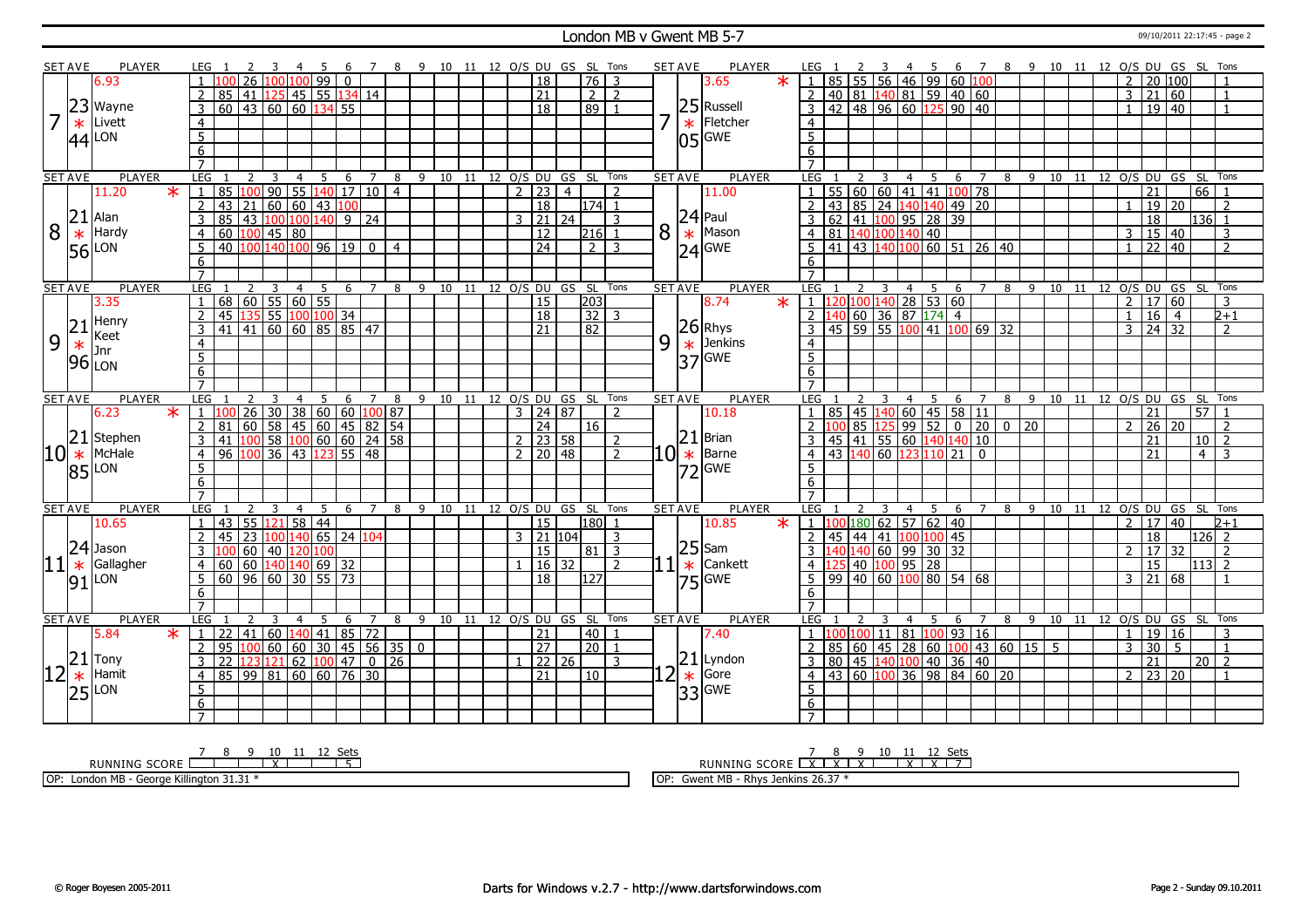# London MB

## Gwent MB

| PLAYER            |  | I W/L IWONILOST | AVE   | <b>TAVE</b> | <b>IPOINTS IDARTS ITON ITON+1180 ITONS IPLAYER</b> |      |     |                 |  |                        |    | W/L WON LOST | AVE         |             | TAVE POINTS DARTS TON FON+1180 TONS |      |    |      |                |           |
|-------------------|--|-----------------|-------|-------------|----------------------------------------------------|------|-----|-----------------|--|------------------------|----|--------------|-------------|-------------|-------------------------------------|------|----|------|----------------|-----------|
| Graham Rackstraw  |  |                 | 22.69 | 9.50        | 2405                                               | 106  |     |                 |  | 8+0 Dave Bevan         |    |              |             | 21.54 10.44 | 2369                                | 110  |    |      | 0              | $9 + 0$   |
| Tom McGurn        |  |                 | 21.92 | 8.43        | 2455                                               | 112  |     |                 |  | 7+0   Rhys Powell      |    |              | 21.73       | 9.40        | 2390                                | 110  |    |      | 3 I O          | $8 + 0$   |
| George Killington |  |                 | 31.31 | 00.         | 1503                                               | 48   |     |                 |  | 5+2   Nick Kenny       |    |              | 25.16       | 6.20        | 1283                                | 51   |    |      |                | $5 + 1$   |
| Chris Copeland    |  |                 | 15.95 | 5.21        | .786                                               | 112  |     |                 |  | $5+0$   Paul James     |    |              | 17.54       | 9.60        | 1999                                | 114  |    |      | 0              | $8 + 0$   |
| Rob Edwards       |  |                 | 21.07 | 5.26        | 1938                                               | 92   |     |                 |  | 5+0 Gavin Lloyd        |    |              | 20.76       | 2.12        | 1910                                | 92   |    |      | 0 <sub>0</sub> | $2 + 0$   |
| Wayne Venes       |  |                 | 25.32 | 8.92        | 2000                                               | 79   |     |                 |  | 7+0   Kevin Mills      |    |              | 23.41       | 9.21        | 1779                                | 76   |    |      |                | $7 + 1$   |
| Wayne Livett      |  |                 | 23.44 | 6.93        | 1336                                               | 57   | h I |                 |  | 6+0   Russell Fletcher |    |              | 25.05       | 3.65        | 1503                                | 60   |    |      | $\overline{0}$ | $3 + 0$   |
| Alan Hardy        |  |                 |       | 21.56 11.20 | 2113                                               | 98 I |     |                 |  | 10+0 Paul Mason        |    |              | 24.24 11.00 |             | 2303                                | 95   |    |      | 5 I O          | $9 + 0$   |
| Henry Keet Jnr    |  |                 | 21.96 | 3.35        | 1186                                               | 54   |     |                 |  | $3+0$ Rhys Jenkins     |    |              | 26.37       | 8.74        | 1503                                | 57   |    |      | 3 I O          | $7 + 1$   |
| Stephen McHale    |  |                 | 21.85 | 6.23        | 1988                                               | 91   | h   |                 |  | 6+0   Brian Barne      |    |              | 21.72 10.18 |             | 1933                                | 89   |    |      | $\mathbf{0}$   | $8 + 0$   |
| Jason Gallagher   |  |                 | 24.91 | 10.65       | 2117                                               | 85   |     |                 |  | 9+0 Sam Cankett        |    |              | 25.75 10.85 |             | 2266                                | 88   | 6  |      |                | $9 + 1$   |
| Tony Hamit        |  |                 | 21.25 | 5.84        | 1934                                               | 91   |     |                 |  | 5+0 Lyndon Gore        |    |              | 21.33       | 7.40        | 1984                                | 93   |    |      |                | $7 + 0$   |
| <b>TOTALS</b>     |  | 26              | 22.21 |             | 22761                                              | 1025 | 57  | 17 <sub>1</sub> |  | $2$  76+2 TOTALS       | 26 | 23           | 22.44       |             | 232221                              | 1035 | 50 | 29 I |                | $3 82+4 $ |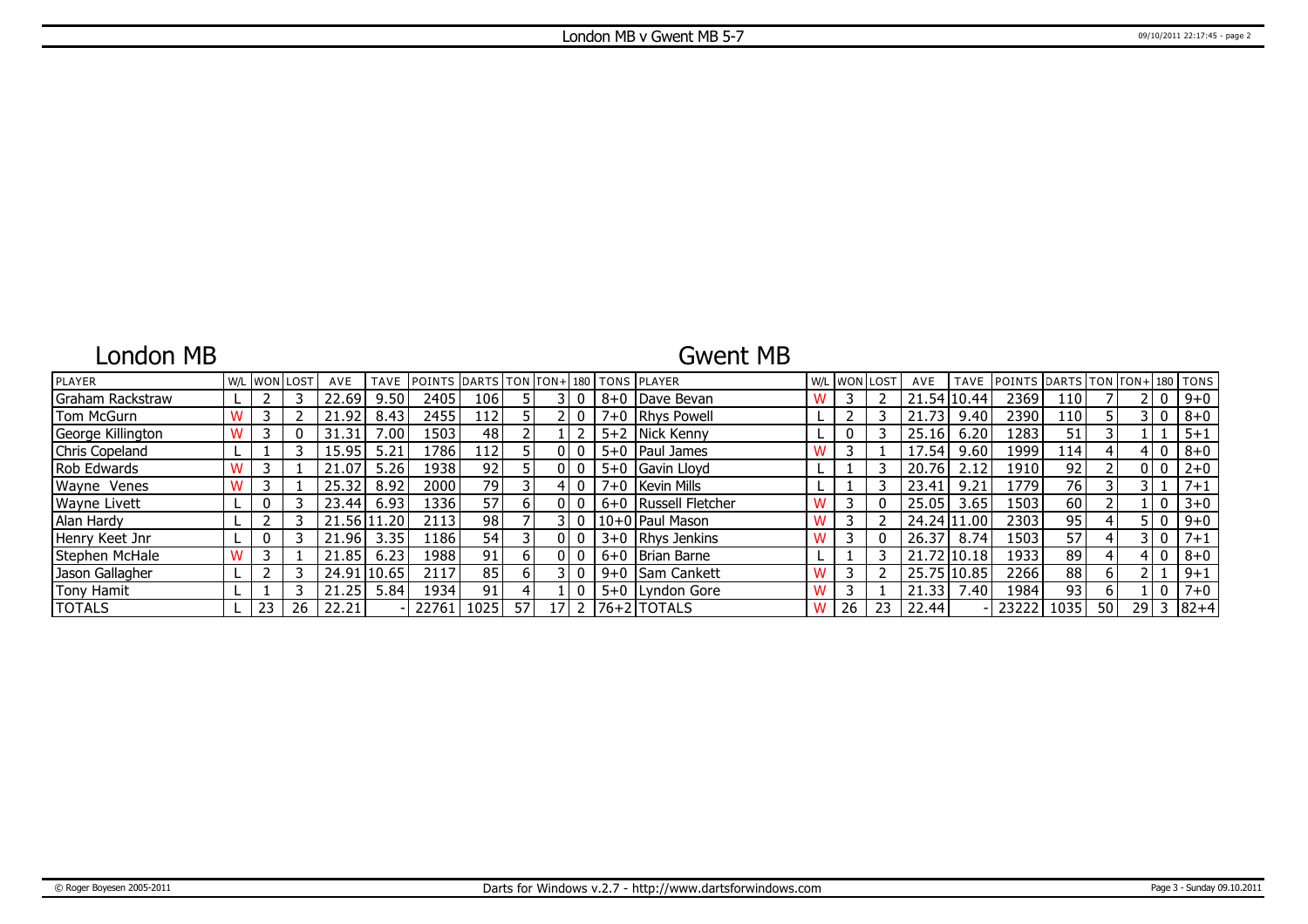### London WB v Gwent WB 1-5 09/10/2011 22:18:05 - page 1

|                | <b>SET AVE</b> | <b>PLAYER</b>       |         | LEG 1          |                            |                              |                | - 5 | - 6                                                                                         | 78              |                | 9 10 11 12 O/S DU GS SL Tons |                         |          |          |             |                     |                 |                 |                |   | <b>SET AVE</b> | <b>PLAYER</b>       | LEG 1          |                 | 3                       |                |                                                         |   |                |                           |   |                                                                                                                                                                                                                                                                         |                                                                                                                                                |                |                 |                    |                 | 4 5 6 7 8 9 10 11 12 O/S DU GS SL Tons |
|----------------|----------------|---------------------|---------|----------------|----------------------------|------------------------------|----------------|-----|---------------------------------------------------------------------------------------------|-----------------|----------------|------------------------------|-------------------------|----------|----------|-------------|---------------------|-----------------|-----------------|----------------|---|----------------|---------------------|----------------|-----------------|-------------------------|----------------|---------------------------------------------------------|---|----------------|---------------------------|---|-------------------------------------------------------------------------------------------------------------------------------------------------------------------------------------------------------------------------------------------------------------------------|------------------------------------------------------------------------------------------------------------------------------------------------|----------------|-----------------|--------------------|-----------------|----------------------------------------|
|                |                | 4.80                |         |                | 45<br>60                   | 45                           |                |     | 28 140 43 85 55                                                                             |                 |                |                              |                         |          |          |             | 3   24   55         |                 |                 |                |   |                | 3.80<br>$\ast$      |                | 81              |                         |                |                                                         |   |                | $15$ 36 47 23 45 60 60    |   |                                                                                                                                                                                                                                                                         |                                                                                                                                                |                | 24              |                    | 134             |                                        |
|                |                |                     |         | $\overline{2}$ | 85                         |                              |                |     | $\boxed{95}$ $\boxed{45}$ $\boxed{6}$ $\boxed{30}$ $\boxed{100}$ $\boxed{100}$ $\boxed{40}$ |                 |                |                              |                         |          |          |             | $2 \mid 23 \mid 40$ |                 |                 | $\overline{2}$ |   |                |                     | $\mathcal{P}$  |                 |                         |                |                                                         |   |                |                           |   |                                                                                                                                                                                                                                                                         |                                                                                                                                                |                | 21              |                    |                 | $352+1$                                |
|                |                | $20$ Lisa           |         | 3              | 95<br>140                  |                              |                |     | $\boxed{60}$ $\boxed{82}$ $\boxed{40}$ $\boxed{53}$ $\boxed{23}$                            |                 | $\overline{0}$ | 8                            |                         |          |          |             | 3 27 8              |                 |                 |                |   |                | $18$ Sarah          | 3              |                 |                         |                | 7 68 180 20 50 100 41<br>60 43 58 45 100 41 82          |   |                | $141$ 82 36 18            |   |                                                                                                                                                                                                                                                                         |                                                                                                                                                |                | 27              |                    | $\overline{18}$ |                                        |
|                | $\ast$         | Dunford             |         | $\overline{4}$ |                            |                              |                |     |                                                                                             |                 |                |                              |                         |          |          |             |                     |                 |                 |                |   | $\ast$         | Adams               | $\overline{4}$ |                 |                         |                |                                                         |   |                |                           |   |                                                                                                                                                                                                                                                                         |                                                                                                                                                |                |                 |                    |                 |                                        |
|                |                |                     |         | $\overline{5}$ |                            |                              |                |     |                                                                                             |                 |                |                              |                         |          |          |             |                     |                 |                 |                |   |                |                     | $\overline{5}$ |                 |                         |                |                                                         |   |                |                           |   |                                                                                                                                                                                                                                                                         |                                                                                                                                                |                |                 |                    |                 |                                        |
|                |                | $ 31 $ LON          |         | $\overline{6}$ |                            |                              |                |     |                                                                                             |                 |                |                              |                         |          |          |             |                     |                 |                 |                |   |                | $28$ GWE            |                |                 |                         |                |                                                         |   |                |                           |   |                                                                                                                                                                                                                                                                         |                                                                                                                                                |                |                 |                    |                 |                                        |
|                |                |                     |         | $\overline{7}$ |                            |                              |                |     |                                                                                             |                 |                |                              |                         |          |          |             |                     |                 |                 |                |   |                |                     | 6              |                 |                         |                |                                                         |   |                |                           |   |                                                                                                                                                                                                                                                                         |                                                                                                                                                |                |                 |                    |                 |                                        |
|                | <b>SET AVE</b> | <b>PLAYER</b>       |         | LEG 1          | 2                          | $\overline{\mathbf{3}}$      | $\overline{4}$ |     | 5 6 7 8 9 10 11 12 O/S DU GS SL Tons                                                        |                 |                |                              |                         |          |          |             |                     |                 |                 |                |   | <b>SET AVE</b> | <b>PLAYER</b>       | LEG 1          |                 | $\overline{\mathbf{3}}$ |                |                                                         |   |                |                           |   |                                                                                                                                                                                                                                                                         |                                                                                                                                                |                |                 |                    |                 | 4 5 6 7 8 9 10 11 12 O/S DU GS SL Tons |
|                |                | 2.21                | $\ast$  |                | 81                         |                              |                |     | 26 41 41 26 26 36 85 47 52                                                                  |                 |                |                              |                         |          |          |             | $\overline{30}$     |                 | 40              |                |   |                | 6.18                |                |                 |                         |                |                                                         |   |                | 85 26 58 30 55 18 19 0 10 |   |                                                                                                                                                                                                                                                                         |                                                                                                                                                | $\mathbf{1}$   | $\overline{28}$ | 10                 |                 |                                        |
|                |                |                     |         |                | 60<br>95                   |                              | 100 83         |     |                                                                                             |                 |                | $\mathbf{0}$                 |                         |          |          |             | 27                  |                 | 16              |                |   |                |                     |                |                 |                         |                |                                                         |   |                |                           |   |                                                                                                                                                                                                                                                                         |                                                                                                                                                | $\overline{2}$ |                 |                    |                 | $\overline{2}$                         |
|                |                | $16$ Dee            |         | $\overline{2}$ |                            |                              |                |     | $26 \mid 59 \mid 53 \mid 9$                                                                 |                 |                |                              |                         |          |          |             |                     |                 |                 |                |   |                | $17$ Sue            |                |                 |                         |                |                                                         |   |                |                           |   |                                                                                                                                                                                                                                                                         |                                                                                                                                                |                | $\overline{30}$ | 29 40              |                 | $\overline{1}$                         |
|                |                | Belcher             |         | 3              | 45                         |                              |                |     | 121 41 45 62 24 60 90 5 0 8<br>43 85 38 81 85 48 50 0                                       |                 |                |                              |                         |          |          |             | $31 \mid 8$         |                 |                 |                |   |                | Bailey              |                |                 |                         |                |                                                         |   |                |                           |   | $\frac{10085}{10085}$ $\frac{130813}{1308}$ $\frac{130813}{1308}$ $\frac{130813}{1308}$ $\frac{130813}{1308}$ $\frac{130813}{1308}$ $\frac{130813}{1308}$ $\frac{130813}{1308}$ $\frac{130813}{1308}$ $\frac{130813}{1308}$ $\frac{130813}{1308}$ $\frac{130813}{1308}$ |                                                                                                                                                |                |                 |                    | 8               |                                        |
| $\overline{2}$ | $\ast$         |                     |         | $\overline{4}$ | 41                         |                              |                |     |                                                                                             |                 |                |                              |                         |          |          |             | $\overline{27}$     |                 | $\overline{30}$ |                |   | $\ast$         |                     |                |                 |                         |                |                                                         |   |                |                           |   |                                                                                                                                                                                                                                                                         |                                                                                                                                                | 3              | 30              | l 13               |                 |                                        |
|                |                | $ 68 $ LON          |         | 5              |                            |                              |                |     |                                                                                             |                 |                |                              |                         |          |          |             |                     |                 |                 |                |   |                | $06$ GME            | 5              |                 |                         |                |                                                         |   |                |                           |   |                                                                                                                                                                                                                                                                         |                                                                                                                                                |                |                 |                    |                 |                                        |
|                |                |                     |         | 6              |                            |                              |                |     |                                                                                             |                 |                |                              |                         |          |          |             |                     |                 |                 |                |   |                |                     | 6              |                 |                         |                |                                                         |   |                |                           |   |                                                                                                                                                                                                                                                                         |                                                                                                                                                |                |                 |                    |                 |                                        |
|                |                |                     |         | $\overline{7}$ |                            |                              |                |     |                                                                                             |                 |                |                              |                         |          |          |             |                     |                 |                 |                |   |                |                     |                |                 |                         |                |                                                         |   |                |                           |   |                                                                                                                                                                                                                                                                         |                                                                                                                                                |                |                 |                    |                 |                                        |
|                | <b>SET AVE</b> | <b>PLAYER</b>       |         | LEG            |                            |                              |                | 5   | 6                                                                                           | $7\overline{ }$ | 8              | 9 10 11 12 O/S DU GS SL Tons |                         |          |          |             |                     |                 |                 |                |   | <b>SET AVE</b> | <b>PLAYER</b>       | LEG            |                 |                         | $\overline{4}$ | 5                                                       | 6 | $\overline{7}$ |                           |   |                                                                                                                                                                                                                                                                         |                                                                                                                                                |                |                 |                    |                 | 8 9 10 11 12 O/S DU GS SL Tons         |
|                |                | 2.00                |         |                |                            | 55 100                       | 41             |     | $33$ 22 45 25 55 17 0                                                                       |                 |                |                              |                         |          |          |             | 33                  |                 | 8   2           |                |   |                | 1.40<br>$\ast$      |                |                 |                         |                |                                                         |   |                |                           |   |                                                                                                                                                                                                                                                                         | 7 13 55 40 60 45 41 55 41 60 36 48 2<br>45 41 85 81 60 45 60 64 15 0 0 3<br>85 40 41 41 60 81 43 40 70<br>7 45 28 61 140 26 26 78 22 43 3 22 1 |                |                 | $35 \mid 48$       |                 |                                        |
|                |                | $ 14 $ Tina         |         | $\overline{2}$ | 36                         |                              |                |     | 34 11 45 41 66 55 53 80 60 15 1<br>22 35 26 85 26 45 85<br>62 60 26 60 45 23 22 60 17 29 13 |                 |                |                              |                         |          |          |             | 37 4                |                 |                 |                |   |                |                     | 2              |                 |                         |                |                                                         |   |                |                           |   |                                                                                                                                                                                                                                                                         |                                                                                                                                                |                | $\overline{36}$ |                    | $\overline{2}$  |                                        |
|                |                |                     |         | 3              | 81                         |                              |                |     |                                                                                             |                 |                |                              |                         |          |          |             | $\overline{24}$     |                 | $\sqrt{96}$     |                |   |                | $15$ Gail           |                |                 |                         |                |                                                         |   |                |                           |   |                                                                                                                                                                                                                                                                         |                                                                                                                                                |                |                 | $26 \overline{70}$ |                 |                                        |
| 3              | $\ast$         | Hamilton            |         | 4              |                            |                              |                |     |                                                                                             |                 |                |                              |                         |          |          |             | $\overline{36}$     |                 | $\overline{73}$ |                | 3 | $\ast$         | Johnson             | $\overline{4}$ |                 |                         |                |                                                         |   |                |                           |   |                                                                                                                                                                                                                                                                         |                                                                                                                                                |                |                 | $34$ 22            |                 |                                        |
|                |                | $ 05 $ LON          |         | 5              |                            |                              |                |     |                                                                                             |                 |                |                              |                         |          |          |             |                     |                 |                 |                |   |                | 28 GWE              | 5              |                 |                         |                |                                                         |   |                |                           |   |                                                                                                                                                                                                                                                                         |                                                                                                                                                |                |                 |                    |                 |                                        |
|                |                |                     |         | 6              |                            |                              |                |     |                                                                                             |                 |                |                              |                         |          |          |             |                     |                 |                 |                |   |                |                     | 6              |                 |                         |                |                                                         |   |                |                           |   |                                                                                                                                                                                                                                                                         |                                                                                                                                                |                |                 |                    |                 |                                        |
|                |                |                     |         | $\overline{7}$ |                            |                              |                |     |                                                                                             |                 |                |                              |                         |          |          |             |                     |                 |                 |                |   |                |                     |                |                 |                         |                |                                                         |   |                |                           |   |                                                                                                                                                                                                                                                                         |                                                                                                                                                |                |                 |                    |                 |                                        |
|                | <b>SET AVE</b> | <b>PLAYER</b>       |         | LEG            |                            |                              | 4              | 5   | 6                                                                                           | 7               | 8              | 9 10 11 12 O/S DU GS SL Tons |                         |          |          |             |                     |                 |                 |                |   | <b>SET AVE</b> | <b>PLAYER</b>       | LEG            |                 |                         | 4              | - 5                                                     | 6 |                |                           |   |                                                                                                                                                                                                                                                                         |                                                                                                                                                |                |                 |                    |                 | 8 9 10 11 12 0/S DU GS SL Tons         |
|                |                | 2.00                | $\ast$  | $\mathbf{1}$   | 39                         |                              |                |     |                                                                                             |                 |                |                              |                         |          |          |             | $\overline{33}$     |                 | $\overline{72}$ |                |   |                | 5.18                |                |                 |                         |                |                                                         |   |                |                           |   |                                                                                                                                                                                                                                                                         |                                                                                                                                                | $\mathbf{1}$   | $\overline{31}$ | $\overline{4}$     |                 |                                        |
|                |                |                     |         |                |                            |                              |                |     |                                                                                             |                 |                |                              |                         |          |          |             |                     |                 |                 |                |   |                |                     |                |                 |                         |                |                                                         |   |                |                           |   |                                                                                                                                                                                                                                                                         |                                                                                                                                                |                |                 |                    |                 |                                        |
|                |                |                     |         | $\overline{2}$ | 26                         | 41 58 45 43 22 58 14 60 6 43 |                |     |                                                                                             |                 |                |                              |                         |          |          |             | $\overline{27}$     |                 | 48              |                |   |                |                     |                |                 |                         |                |                                                         |   |                |                           |   |                                                                                                                                                                                                                                                                         |                                                                                                                                                | $\overline{3}$ | $\overline{30}$ | -5                 |                 | 3                                      |
| 4              |                | $ 13 $ Andrea       |         | 3              |                            | 60   41                      |                |     | $\boxed{60}$ $\boxed{40}$ $\boxed{20}$ $\boxed{60}$ $\boxed{60}$ $\boxed{40}$               |                 |                |                              | $\overline{0}$          | $\Omega$ | $\Omega$ |             | 39                  |                 | 8 <sup>1</sup>  |                |   |                | $15$ Zoe            |                |                 |                         |                |                                                         |   |                |                           |   | 0 1 36 1 45 1 50 1 85 100 1 77 140 10 14 14<br>100 100 145 130 145 143 10 118 15 15<br>24 145 28 60 145 60 60 28 100 143 10                                                                                                                                             | $\Omega$                                                                                                                                       | $\overline{2}$ | $\overline{38}$ | 8                  |                 |                                        |
|                | $\ast$         | Walker              |         | $\overline{4}$ |                            |                              |                |     |                                                                                             |                 |                |                              |                         |          |          |             |                     |                 |                 |                | 4 | $\ast$         | Jennings            | $\overline{4}$ |                 |                         |                |                                                         |   |                |                           |   |                                                                                                                                                                                                                                                                         |                                                                                                                                                |                |                 |                    |                 |                                        |
|                |                |                     |         | $\overline{5}$ |                            |                              |                |     |                                                                                             |                 |                |                              |                         |          |          |             |                     |                 |                 |                |   |                |                     | 5 <sup>5</sup> |                 |                         |                |                                                         |   |                |                           |   |                                                                                                                                                                                                                                                                         |                                                                                                                                                |                |                 |                    |                 |                                        |
|                |                | 89 LON              |         | 6              |                            |                              |                |     |                                                                                             |                 |                |                              |                         |          |          |             |                     |                 |                 |                |   |                | $18$ <sup>GWE</sup> | 6              |                 |                         |                |                                                         |   |                |                           |   |                                                                                                                                                                                                                                                                         |                                                                                                                                                |                |                 |                    |                 |                                        |
|                |                |                     |         | $\overline{7}$ |                            |                              |                |     |                                                                                             |                 |                |                              |                         |          |          |             |                     |                 |                 |                |   |                |                     | $\overline{7}$ |                 |                         |                |                                                         |   |                |                           |   |                                                                                                                                                                                                                                                                         |                                                                                                                                                |                |                 |                    |                 |                                        |
|                | <b>SET AVE</b> | <b>PLAYER</b>       |         | LEG            |                            |                              |                | 5   | - 6                                                                                         | $\overline{7}$  | 8              | 9 10 11 12 O/S DU GS SL Tons |                         |          |          |             |                     |                 |                 |                |   | <b>SET AVE</b> | <b>PLAYER</b>       | LEG 1          |                 | $\overline{3}$          | $\overline{4}$ | $\overline{5}$                                          | 6 | $\overline{7}$ | 8 9                       |   |                                                                                                                                                                                                                                                                         |                                                                                                                                                |                |                 |                    |                 | 10 11 12 O/S DU GS SL Tons             |
|                |                | 5.61                |         |                | 21<br>41                   | 85                           |                |     | 45   98   100   40   31   40                                                                |                 |                |                              |                         |          |          |             | $3 \mid 27 \mid 40$ |                 |                 | $\mathbf{1}$   |   |                | 5.00<br>$\star$     | $\overline{1}$ |                 |                         |                |                                                         |   |                | 85 81 60 60 45 75 32 39 0 |   |                                                                                                                                                                                                                                                                         |                                                                                                                                                |                | $\overline{27}$ |                    | $\overline{24}$ |                                        |
|                |                |                     |         | $\overline{2}$ | 43                         | 50                           | 70             |     | 100 84 54                                                                                   |                 |                |                              |                         |          |          | $3 \mid 21$ |                     | $\overline{54}$ |                 | $\overline{2}$ |   |                |                     | 2              | 11              |                         |                | 30 60 100 40 45                                         |   |                |                           |   |                                                                                                                                                                                                                                                                         |                                                                                                                                                |                | $\overline{18}$ |                    | $215$ 1         |                                        |
|                |                | $ 18 $ Ged          |         | 3              | $\overline{40}$<br>41      | 45                           |                |     | 30   85   140   28   32                                                                     |                 |                |                              |                         |          |          |             | 24                  |                 | 60              |                |   |                | $17$ Hannah         |                |                 |                         | 64 76 100 26   |                                                         |   |                | $100$ 53 57 21 4          |   |                                                                                                                                                                                                                                                                         |                                                                                                                                                |                | 25              | $\overline{4}$     |                 | $\overline{2}$                         |
| 5              | $\ast$         | Carney              |         | $\overline{4}$ | 60<br>41                   |                              |                |     | 60 60 45 5 30 60 11 89                                                                      |                 |                |                              |                         |          |          |             | 30                  |                 | $ 40\rangle$    |                |   |                | Price               |                |                 |                         |                |                                                         |   |                |                           |   |                                                                                                                                                                                                                                                                         |                                                                                                                                                | $\overline{2}$ |                 | 29 32              |                 | $\mathbf{1}$                           |
|                |                |                     |         | 5 <sup>1</sup> | 13 60 43 60 121 6 22 85 41 |                              |                |     |                                                                                             |                 |                |                              |                         |          |          |             | 27                  |                 | 150 L           |                | 5 | $\ast$         |                     | .5             |                 |                         |                |                                                         |   |                |                           |   | 41 60 26 100 45 40 45 58 54 32<br>22 41 81 60 100 28 89 40 20 20                                                                                                                                                                                                        |                                                                                                                                                | $\mathbf{1}$   |                 | 28 20              |                 |                                        |
|                |                | $26$ <sup>LON</sup> |         | 6              |                            |                              |                |     |                                                                                             |                 |                |                              |                         |          |          |             |                     |                 |                 |                |   |                | $ 84 $ GWE          | 6              |                 |                         |                |                                                         |   |                |                           |   |                                                                                                                                                                                                                                                                         |                                                                                                                                                |                |                 |                    |                 |                                        |
|                |                |                     |         | $\overline{7}$ |                            |                              |                |     |                                                                                             |                 |                |                              |                         |          |          |             |                     |                 |                 |                |   |                |                     | $\overline{7}$ |                 |                         |                |                                                         |   |                |                           |   |                                                                                                                                                                                                                                                                         |                                                                                                                                                |                |                 |                    |                 |                                        |
|                | <b>SET AVE</b> | <b>PLAYER</b>       |         | LEG            |                            |                              | 4              | -5  | 6                                                                                           | 7               | 8              |                              | 9 10 11 12 0/S DU GS SL |          |          |             |                     |                 |                 | Tons           |   | <b>SET AVE</b> | <b>PLAYER</b>       | LEG 1          |                 | 3                       | 4              | -5                                                      | 6 | 7              | 8                         |   |                                                                                                                                                                                                                                                                         | 9 10 11 12 0/S DU GS SL                                                                                                                        |                |                 |                    |                 | Tons                                   |
|                |                | 1.00                | $\star$ | 1   81         | 60                         | 62                           |                |     | 26 43 84 32 41 23 31                                                                        |                 |                |                              |                         |          |          |             | 30                  |                 | 18              |                |   |                | 6.36                |                | 38 42 81        |                         |                | 98 156                                                  |   |                | 43 11 16 0                |   | <sup>16</sup>                                                                                                                                                                                                                                                           |                                                                                                                                                | $\overline{2}$ | 29              | l 16               |                 |                                        |
|                |                |                     |         | $\overline{2}$ | 41<br>11                   | 26                           |                |     | $141$   40   30   60   60   35   60   25   56   2   53   2                                  |                 |                |                              |                         |          |          |             |                     |                 |                 |                |   |                |                     |                | $\overline{22}$ |                         |                | 28 60 15 60                                             |   |                |                           |   | $140$ 28 40 20 48 35 0                                                                                                                                                                                                                                                  |                                                                                                                                                |                | $\overline{54}$ |                    | 2               | $\overline{1}$                         |
|                |                | $ 13 $ Jane         |         | $\overline{3}$ | 58                         |                              |                |     | 30 33 41 60 11 41 40 13 81                                                                  |                 |                |                              |                         |          |          |             | 30                  |                 | $ 93\rangle$    |                |   |                | $14$ Elaine         | 3              |                 |                         |                | $\sqrt{22}$ $\sqrt{100}$ 35 $\sqrt{45}$ 30 $\sqrt{140}$ |   |                | $9 \ 60 \ 20 \ 40$        |   |                                                                                                                                                                                                                                                                         |                                                                                                                                                | $\mathbf{1}$   | $\overline{28}$ | 40                 |                 | $\overline{2}$                         |
|                |                | Johnson             |         | $\overline{4}$ | 45                         | 60   52                      |                |     | 24 30 100 40 86 24                                                                          |                 |                |                              |                         |          |          |             | $\overline{27}$     |                 | $40$   1        |                |   |                | Powell              | 4              |                 |                         |                | 68 85 100 66 84 39 49                                   |   |                | $\overline{0}$            | 6 | $\vert 4 \vert$                                                                                                                                                                                                                                                         |                                                                                                                                                | $\overline{2}$ | $\overline{29}$ | $\overline{4}$     |                 |                                        |
| 6              | $\ast$         |                     |         | 5              |                            |                              |                |     |                                                                                             |                 |                |                              |                         |          |          |             |                     |                 |                 |                | 6 | $\ast$         |                     | 5              |                 |                         |                |                                                         |   |                |                           |   |                                                                                                                                                                                                                                                                         |                                                                                                                                                |                |                 |                    |                 |                                        |
|                |                | $24$ <sup>LON</sup> |         | 6              |                            |                              |                |     |                                                                                             |                 |                |                              |                         |          |          |             |                     |                 |                 |                |   |                | $ 30 $ GWE          | 6              |                 |                         |                |                                                         |   |                |                           |   |                                                                                                                                                                                                                                                                         |                                                                                                                                                |                |                 |                    |                 |                                        |

RUNNING SCORE 1 X 2 3 4 5 6 Sets 1

OP: London WB - Lisa Dunford 20.31 \*

<u>1 2 3 4 5 6 Sets</u><br>RUNNING SCORE <u>| X | X | X | X | X | 5</u>

OP: Gwent WB - Hannah Price 17.84 \*